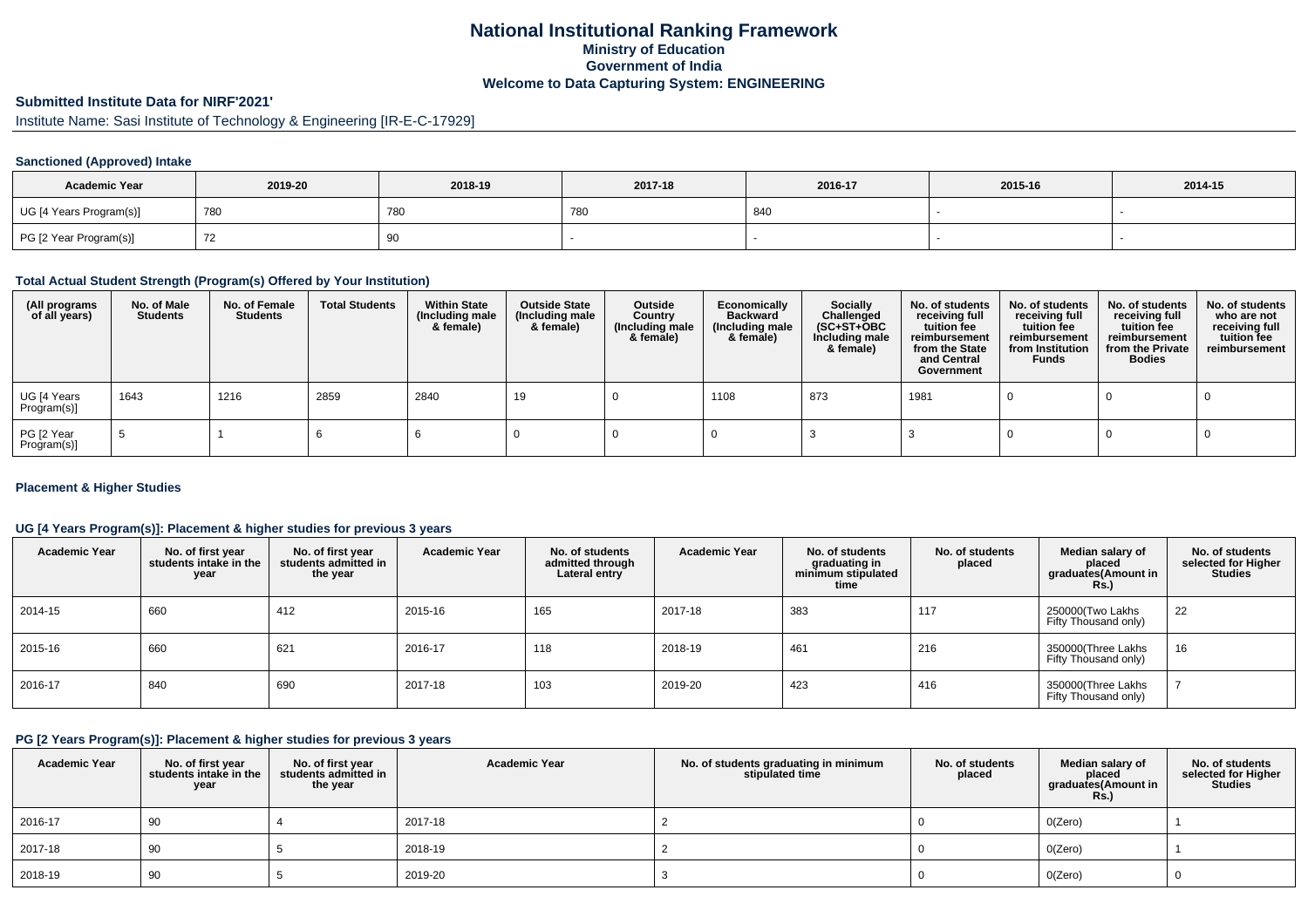#### **Ph.D Student Details**

| Ph.D (Student pursuing doctoral program till 2019-20 Students admitted in the academic year 2020-21 should not be entered here.) |         |                                                            |         |  |  |  |  |
|----------------------------------------------------------------------------------------------------------------------------------|---------|------------------------------------------------------------|---------|--|--|--|--|
| <b>Total Students</b>                                                                                                            |         |                                                            |         |  |  |  |  |
| Full Time                                                                                                                        |         |                                                            |         |  |  |  |  |
| Part Time                                                                                                                        |         |                                                            |         |  |  |  |  |
|                                                                                                                                  |         | No. of Ph.D students graduated (including Integrated Ph.D) |         |  |  |  |  |
|                                                                                                                                  | 2019-20 | 2018-19                                                    | 2017-18 |  |  |  |  |
| Full Time                                                                                                                        |         |                                                            |         |  |  |  |  |
| Part Time                                                                                                                        |         |                                                            |         |  |  |  |  |

## **Financial Resources: Utilised Amount for the Capital expenditure for previous 3 years**

| <b>Academic Year</b>                                                                                                                                                                      | 2019-20                                                                                            | 2018-19                                                                                         | 2017-18                                                                                           |  |  |  |  |  |
|-------------------------------------------------------------------------------------------------------------------------------------------------------------------------------------------|----------------------------------------------------------------------------------------------------|-------------------------------------------------------------------------------------------------|---------------------------------------------------------------------------------------------------|--|--|--|--|--|
|                                                                                                                                                                                           | <b>Utilised Amount</b>                                                                             | <b>Utilised Amount</b>                                                                          | <b>Utilised Amount</b>                                                                            |  |  |  |  |  |
| Annual Capital Expenditure on Academic Activities and Resources (excluding expenditure on buildings)                                                                                      |                                                                                                    |                                                                                                 |                                                                                                   |  |  |  |  |  |
| Library (Books, Journals and e-Resources only)                                                                                                                                            | 3338143 (Thirty Three Lakhs Thirty Eight Thousand One<br>Hundred and Forty Three only)             | 3565876 (Thirty Five Lakhs Sixty Five Thousand Eight<br>Hundred and Seventy Six only)           | 4591797 (Forty Five Lakhs Ninety One Thousand Seven<br>Hundred and Ninety Seven only)             |  |  |  |  |  |
| New Equipment and software for Laboratories                                                                                                                                               | 4330782 (Forty Three Lakhs Thirty Thousand Seven Hundred<br>and Eighty Two only)                   | 13884617 (One Core Thirty Eight Lakhs Eighty Four Thousand<br>Six Hundred and Seventeen only)   | 14914957 (One Crore Forty Nine Lakhs Fourteen Thousand<br>Nine Hundred and Fifty seven only)      |  |  |  |  |  |
| <b>Engineering Workshops</b>                                                                                                                                                              | 815251 (Eight Lakhs Fifteen Thousand Two Hundred and Fifty<br>One only)                            | 374280 (Three Lakhs Seventy Four Thousand Two Hundred<br>and Eighty Only)                       | 378901 (Three Lakhs Seventy Eight Thousand Nine Hundred<br>and One only)                          |  |  |  |  |  |
| Other expenditure on creation of Capital Assets (For setting up<br>classrooms, seminar hall, conference hall, library, Lab, Engg<br>workshops excluding expenditure on Land and Building) | 12888929 (One Crore Twenty Eight Lakhs Eighty Eight<br>Thousand Nine Hundred and Twenty Nine only) | 15863959 (One Crore Fifty Eight Lakhs Sixty Three Thousand<br>Nine Hundred and Fifty Nine only) | 27697841 (Two Crores Seventy Six Lakhs Ninety Seven<br>Thousand Eight Hundred and Forty One only) |  |  |  |  |  |

## **Financial Resources: Utilised Amount for the Operational expenditure for previous 3 years**

| <b>Academic Year</b>                                                                                                                                                                            | 2019-20                                                                                          | 2018-19                                                                                              | 2017-18                                                                                       |  |  |  |  |  |  |
|-------------------------------------------------------------------------------------------------------------------------------------------------------------------------------------------------|--------------------------------------------------------------------------------------------------|------------------------------------------------------------------------------------------------------|-----------------------------------------------------------------------------------------------|--|--|--|--|--|--|
|                                                                                                                                                                                                 | <b>Utilised Amount</b>                                                                           | <b>Utilised Amount</b>                                                                               | <b>Utilised Amount</b>                                                                        |  |  |  |  |  |  |
| <b>Annual Operational Expenditure</b>                                                                                                                                                           |                                                                                                  |                                                                                                      |                                                                                               |  |  |  |  |  |  |
| Salaries (Teaching and Non Teaching staff)                                                                                                                                                      | 159722905 (Fifteen Crores Ninety Seven Lakhs Twenty Two<br>Thousand Nine Hundred and Five onlly) | 165453949 (Sixteen Crores Fifty Four Lakhs Fifty three<br>thousand Nine Hundred and Forty Nine only) | 154403627 (Fifty Crores Forty Four Lakhs Three Thousand<br>Six Hundred and Twenty Seven only) |  |  |  |  |  |  |
| Maintenance of Academic Infrastructure or consumables and<br>other running expenditures (excluding maintenance of hostels<br>and allied services, rent of the building, depreciation cost, etc) | 49442802 (Four Crores Ninety Four Lakhs Forty Two<br>Thousand Eight Hundred and Two only)        | 57521544 (Five Crores Seventy Five Lakhs Twenty One<br>Thousand Five Hundred and Forty Four only)    | 38861055 (Three Crores Eighty Eight Lakhs Sixty One<br>Thousand and Fifty Five only)          |  |  |  |  |  |  |
| Seminars/Conferences/Workshops                                                                                                                                                                  | $0$ (zero)                                                                                       | $0$ (zero)                                                                                           | 0 (zero)                                                                                      |  |  |  |  |  |  |

**IPR**

| Calendar year            | 2019 | 2018 | 2017 |
|--------------------------|------|------|------|
| No. of Patents Published |      |      |      |
| No. of Patents Granted   |      |      |      |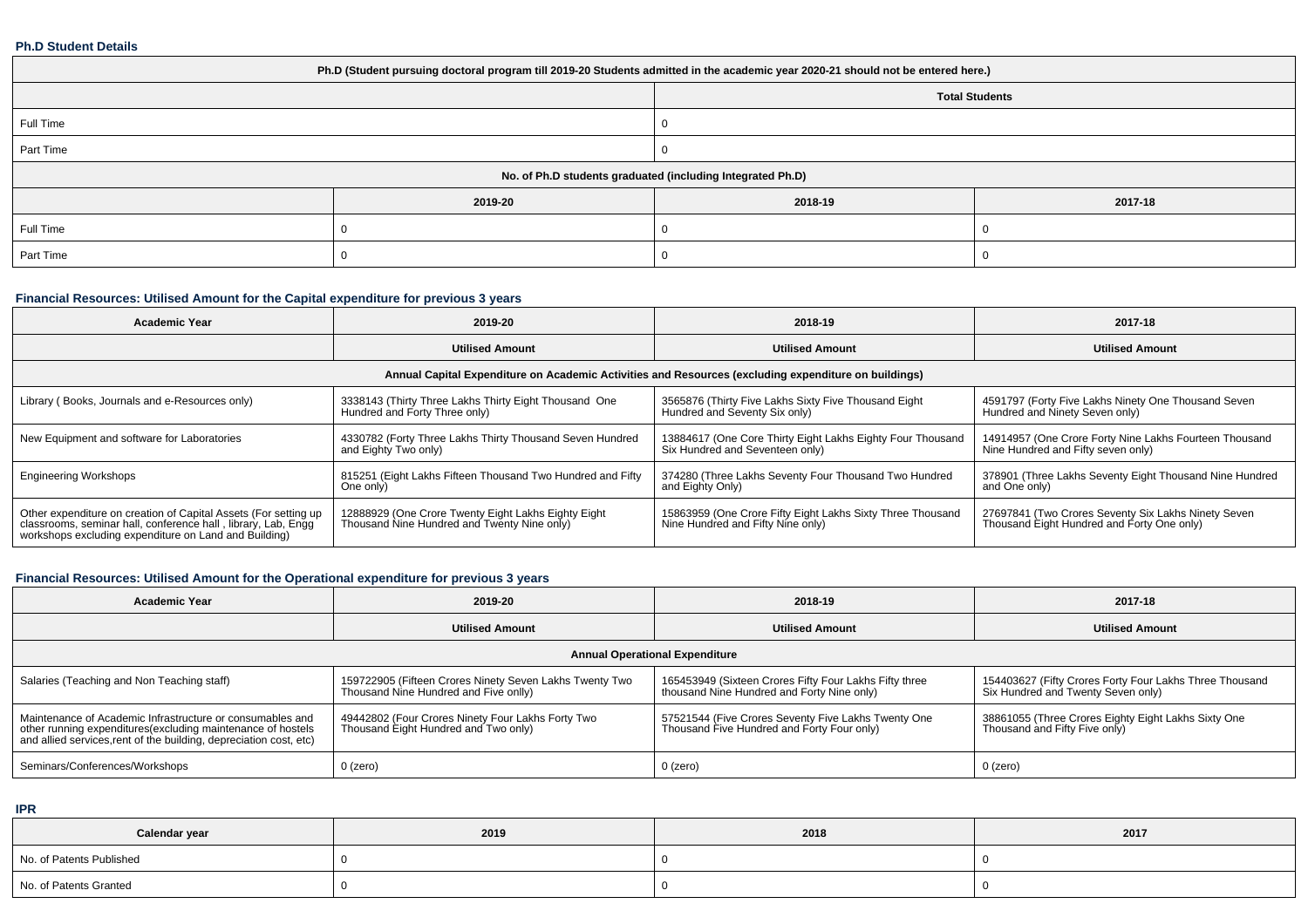#### **Sponsored Research Details**

| <b>Financial Year</b>                    | 2019-20                                                  | 2018-19                        | 2017-18                               |
|------------------------------------------|----------------------------------------------------------|--------------------------------|---------------------------------------|
| Total no. of Sponsored Projects          |                                                          |                                |                                       |
| Total no. of Funding Agencies            |                                                          |                                |                                       |
| Total Amount Received (Amount in Rupees) | 7564900                                                  | 5005000                        | 6345000                               |
| Amount Received in Words                 | Seventy Five Lakhs Sixty Four Thousand Nine Hundred only | Fifty Lakhs Five Thousand only | Sixty Three Lakhs Forty Five Thousand |

### **Consultancy Project Details**

| <b>Financial Year</b>                    | 2019-20                                            | 2018-19                                                                                               | 2017-18 |
|------------------------------------------|----------------------------------------------------|-------------------------------------------------------------------------------------------------------|---------|
| Total no. of Consultancy Projects        | 162                                                | 92                                                                                                    |         |
| Total no. of Client Organizations        | 16                                                 | 12                                                                                                    |         |
| Total Amount Received (Amount in Rupees) | 425800                                             | 297278                                                                                                | 310000  |
| Amount Received in Words                 | Four Lakhs Twenty Five Thousand Eight Hundred only | Two Lakhs Ninety Seven Thousand Two Hundred and Seventy   Three Lakhs Ten Thousand only<br>Eight only |         |

## **PCS Facilities: Facilities of physically challenged students**

| 1. Do your institution buildings have Lifts/Ramps?                                                                                                        | Yes, more than 60% of the buildings |
|-----------------------------------------------------------------------------------------------------------------------------------------------------------|-------------------------------------|
| 2. Do your institution have provision for walking aids, includingwheelchairs and transportation from one building to another for<br>handicapped students? | Yes                                 |
| 3. Do your institution buildings have specially designed toilets for handicapped students?                                                                | Yes, more than 40% of the buildings |

### **Faculty Details**

| Srno           | <b>Name</b>                                     | Age | Designation            | Gender | Qualification | <b>Experience (In</b><br>Months) | <b>Is Associated</b><br><b>Last Year</b> | Currently<br>working with<br>institution? | <b>Joining Date</b> | <b>Leaving Date</b>      | <b>Association type</b> |
|----------------|-------------------------------------------------|-----|------------------------|--------|---------------|----------------------------------|------------------------------------------|-------------------------------------------|---------------------|--------------------------|-------------------------|
|                | V S Srinivas                                    | 30  | Assistant<br>Professor | Male   | <b>MBA</b>    | 69                               | Yes                                      | Yes                                       | 01-07-2015          | $\sim$                   | Regular                 |
| 2              | G Vijay Krishna                                 | 40  | Assistant<br>Professor | Male   | M. Phil       | 192                              | Yes                                      | Yes                                       | 02-06-2011          | $\sim$                   | Regular                 |
| 3              | NARAGANENI<br>SANNAJAJI                         | 34  | Associate<br>Professor | Female | M.Tech        | 145                              | Yes                                      | Yes                                       | 01-06-2011          | $\overline{\phantom{a}}$ | Regular                 |
| $\overline{4}$ | <b>JALLI KANTHA</b><br><b>RAO</b>               | 35  | Assistant<br>Professor | Male   | M.Tech        | 145                              | Yes                                      | Yes                                       | 19-06-2015          | $\sim$                   | Regular                 |
| 5              | PARASA SIVA<br>DURGARAO                         | 35  | Assistant<br>Professor | Male   | M.Tech        | 157                              | Yes                                      | Yes                                       | 07-06-2010          | $\sim$                   | Regular                 |
| 6              | <b>BOIYANA</b><br><b>VENKATA PAVAN</b><br>KUMAR | 31  | Assistant<br>Professor | Male   | M.Tech        | 121                              | Yes                                      | Yes                                       | 03-06-2013          | $\sim$                   | Regular                 |
| $\overline{7}$ | PANCHUMARTH<br>Y PHANI KUMAR                    | 32  | Assistant<br>Professor | Male   | M.Tech        | 109                              | Yes                                      | Yes                                       | 22-06-2013          | $\sim$                   | Regular                 |
| 8              | <b>MAGANTI MANOJ</b><br>KUMAR                   | 30  | Assistant<br>Professor | Male   | M.Tech        | 103                              | Yes                                      | Yes                                       | 01-12-2012          | $- -$                    | Regular                 |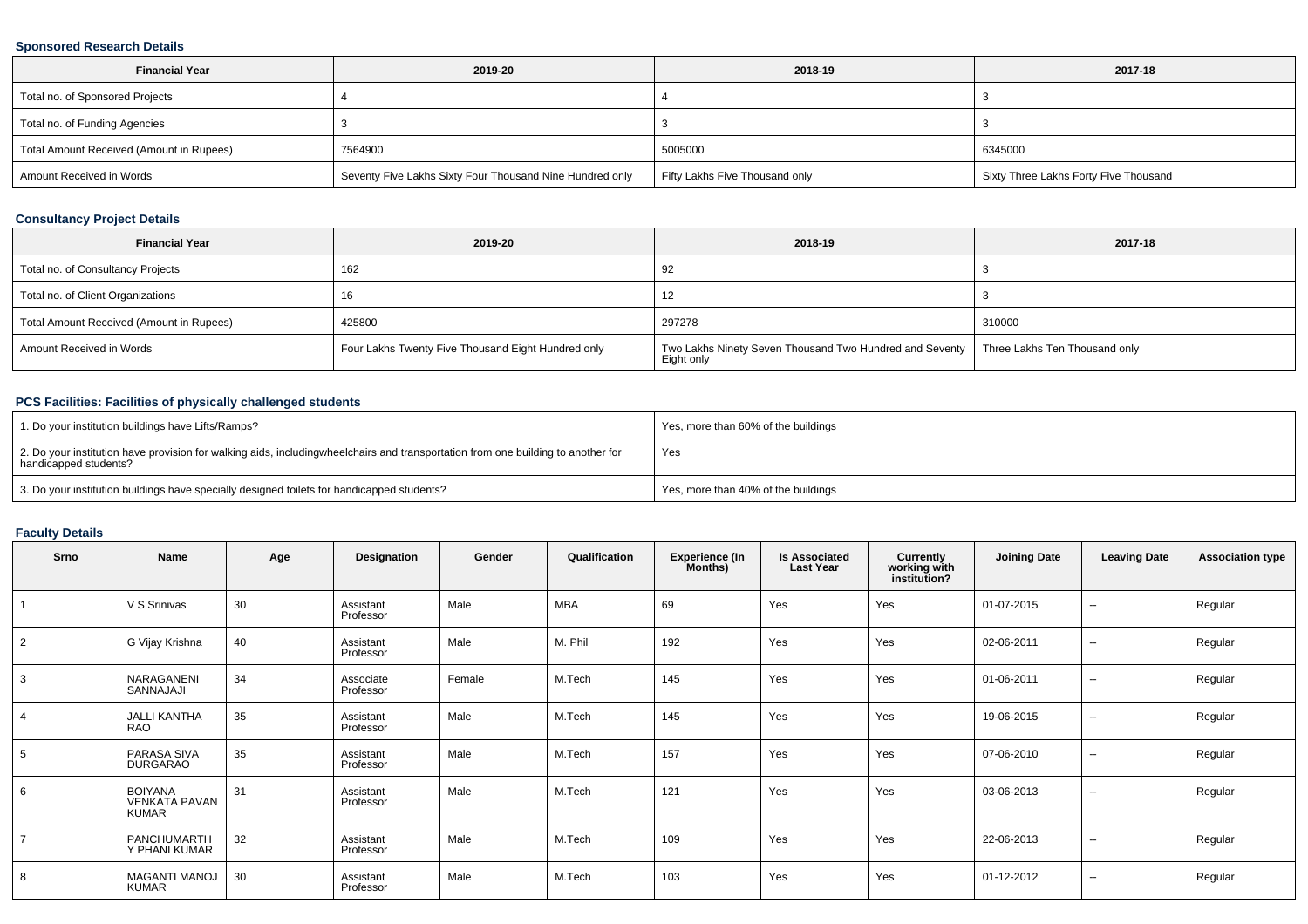| 9  | <b>PATSA</b><br><b>CHAITANYA</b><br><b>KRISHNA</b> | 33 | Assistant<br>Professor | Male   | M.Tech        | 133 | Yes | Yes | 25-11-2008 | $\overline{\phantom{a}}$ | Regular |
|----|----------------------------------------------------|----|------------------------|--------|---------------|-----|-----|-----|------------|--------------------------|---------|
| 10 | <b>POLISETTY</b><br><b>SUNDAR HEMA</b>             | 34 | Associate<br>Professor | Male   | M.Tech        | 104 | Yes | Yes | 01-11-2011 | --                       | Regular |
| 11 | TADI<br>VENKATESWARA<br>REDDY                      | 33 | Assistant<br>Professor | Male   | M.Tech        | 133 | Yes | Yes | 09-06-2009 | $\sim$                   | Regular |
| 12 | <b>SOLLETI PHANI</b><br><b>KUMAR</b>               | 37 | Assistant<br>Professor | Male   | M.Tech        | 120 | Yes | Yes | 06-07-2010 | $\overline{\phantom{a}}$ | Regular |
| 13 | V Ramanaiah<br>Jammisetti                          | 37 | Assistant<br>Professor | Male   | M.Sc.         | 168 | Yes | Yes | 22-08-2012 | $\sim$                   | Regular |
| 14 | <b>NSVG Bhavani</b>                                | 32 | Assistant<br>Professor | Female | M.Sc.         | 108 | Yes | Yes | 01-07-2014 | $\overline{\phantom{a}}$ | Regular |
| 15 | P Seshu Babu                                       | 28 | Assistant<br>Professor | Male   | M.Tech        | 84  | Yes | Yes | 11-09-2013 | $\sim$                   | Regular |
| 16 | SNVP<br><b>RAVITEJA</b>                            | 31 | Assistant<br>Professor | Male   | M.Tech        | 121 | Yes | Yes | 01-06-2012 | $\sim$                   | Regular |
| 17 | <b>JAMI VIJAYA</b><br><b>KUMAR</b>                 | 33 | Assistant<br>Professor | Male   | M.Tech        | 97  | Yes | Yes | 21-05-2015 | $\overline{\phantom{a}}$ | Regular |
| 18 | <b>BUNGA KIRAN</b><br><b>KUMAR</b>                 | 37 | Associate<br>Professor | Male   | M.Tech        | 139 | Yes | Yes | 03-12-2012 | $\sim$                   | Regular |
| 19 | <b>GARAPATI</b><br>SATYANARAYAN<br>A               | 32 | Assistant<br>Professor | Male   | M.Tech        | 85  | Yes | Yes | 03-06-2013 | $\sim$                   | Regular |
| 20 | N Murali Mohan                                     | 42 | Assistant<br>Professor | Male   | M.A           | 136 | Yes | Yes | 22-06-2015 | $\sim$                   | Regular |
| 21 | Sheik Salman<br>Basha                              | 29 | Assistant<br>Professor | Male   | M.Tech        | 80  | Yes | Yes | 01-02-2016 | $\sim$                   | Regular |
| 22 | Basava Aruna                                       | 36 | Assistant<br>Professor | Female | <b>MBA</b>    | 132 | Yes | Yes | 20-06-2008 | $\overline{\phantom{a}}$ | Regular |
| 23 | K Muralikrishna                                    | 33 | Assistant<br>Professor | Male   | <b>MBA</b>    | 132 | Yes | Yes | 04-08-2012 | $\sim$                   | Regular |
| 24 | Althada Ramesh<br>Babu                             | 42 | Associate<br>Professor | Male   | M. Phil       | 216 | Yes | Yes | 21-06-2004 | $\sim$                   | Regular |
| 25 | J Subhash Kumar                                    | 33 | Assistant<br>Professor | Male   | M.E.          | 134 | Yes | Yes | 02-07-2015 | $\sim$                   | Regular |
| 26 | Dhanekula<br>Naveena                               | 36 | Assistant<br>Professor | Female | <b>B.Tech</b> | 86  | Yes | Yes | 10-10-2013 | $\sim$                   | Regular |
| 27 | Dr P Rama<br>Krishnaveni                           | 36 | Assistant<br>Professor | Female | Ph.D          | 102 | Yes | Yes | 15-09-2014 | $\overline{\phantom{a}}$ | Regular |
| 28 | NAGA VENKATA<br><b>SIVA KUNDA</b>                  | 37 | Assistant<br>Professor | Male   | M.Tech        | 129 | Yes | Yes | 11-05-2015 | $\sim$                   | Regular |
| 29 | <b>MAGANTI</b><br>NAGENDRANATH<br><b>SHIVA</b>     | 42 | Associate<br>Professor | Male   | Ph.D          | 200 | Yes | Yes | 01-12-2005 | $\overline{\phantom{a}}$ | Regular |
| 30 | MUMMAREDDY<br>SWATHI                               | 45 | Assistant<br>Professor | Female | M.Tech        | 149 | Yes | Yes | 01-02-2010 | $\overline{\phantom{a}}$ | Regular |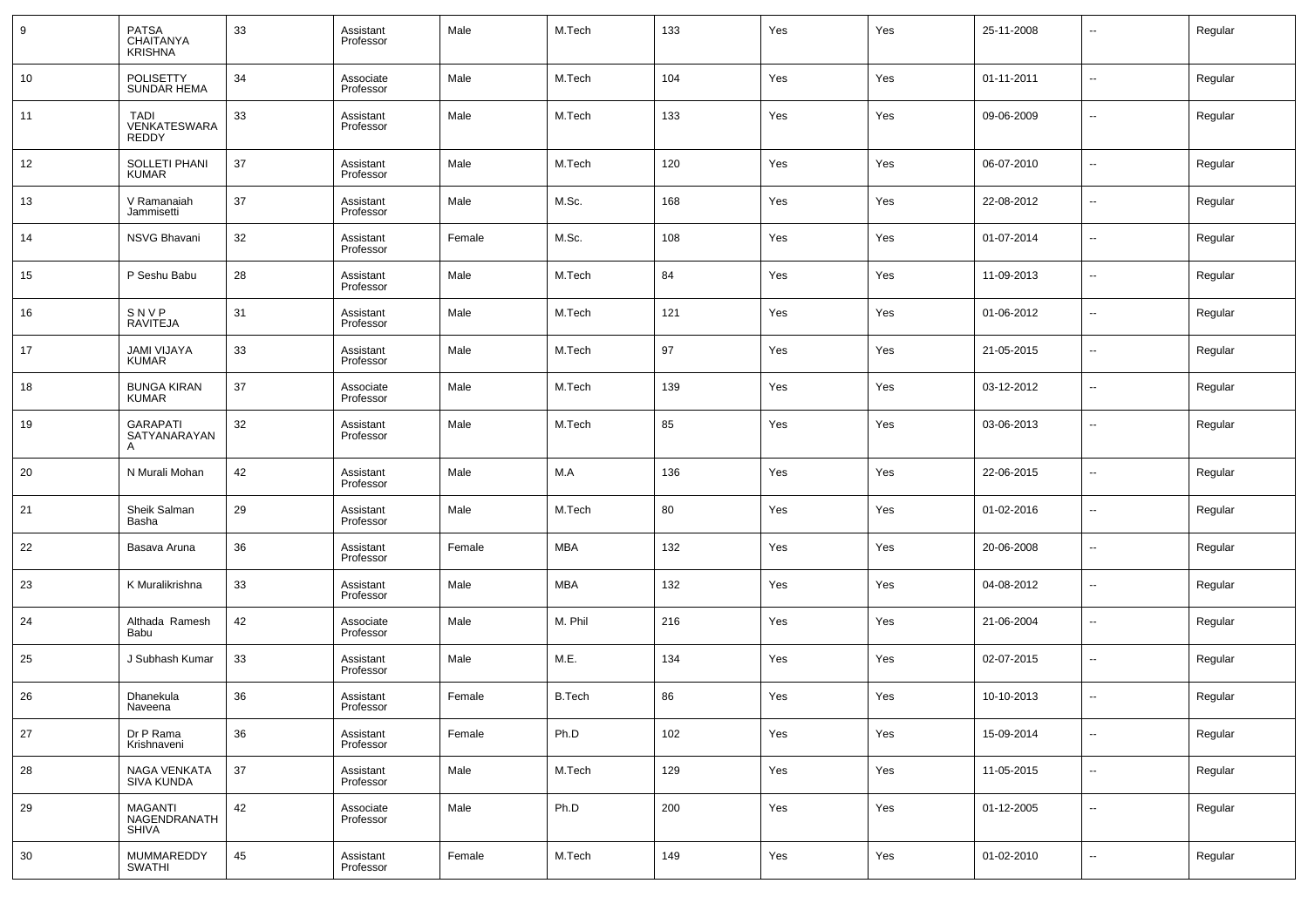| 31 | Dr KAVURU<br>BHANU PRASAD                  | 63 | Professor              | Male   | Ph.D       | 481 | Yes | Yes | 16-06-2012 | $\sim$                   | Regular |
|----|--------------------------------------------|----|------------------------|--------|------------|-----|-----|-----|------------|--------------------------|---------|
| 32 | MULLAPUDI<br>VENKATA KIRAN<br><b>KUMAR</b> | 33 | Assistant<br>Professor | Male   | M.Tech     | 78  | Yes | Yes | 21-01-2014 | $\sim$                   | Regular |
| 33 | RAVADA NAGA<br>RAJU                        | 36 | Assistant<br>Professor | Male   | M.Tech     | 169 | Yes | Yes | 07-06-2010 | ш,                       | Regular |
| 34 | <b>GOTTIPATI</b><br>NAGESWARA<br>RAO       | 46 | Associate<br>Professor | Male   | M.Tech     | 226 | Yes | Yes | 09-06-2009 | ш,                       | Regular |
| 35 | RAJENDRA BABU<br>P                         | 33 | Assistant<br>Professor | Male   | M.Tech     | 109 | Yes | Yes | 02-06-2014 | --                       | Regular |
| 36 | DR ANKAMREDDI<br>RAMA MOHAN                | 53 | Professor              | Male   | Ph.D       | 364 | Yes | Yes | 21-06-2010 | --                       | Regular |
| 37 | Malladi Narayana<br>Murthy                 | 32 | Assistant<br>Professor | Male   | M.Tech     | 102 | Yes | Yes | 01-07-2015 | --                       | Regular |
| 38 | KOMMINA<br>SUBHASH<br>BHAGAVAN             | 34 | Assistant<br>Professor | Male   | M.Tech     | 121 | Yes | Yes | 07-06-2010 | --                       | Regular |
| 39 | PASUMARTHY<br>RAMBABU                      | 34 | Associate<br>Professor | Male   | M.Tech     | 157 | Yes | Yes | 20-06-2006 | --                       | Regular |
| 40 | EDARA VENKATA<br>SANDEEP                   | 33 | Assistant<br>Professor | Male   | M.Tech     | 150 | Yes | Yes | 12-12-2008 | $\sim$                   | Regular |
| 41 | <b>MAGANTI</b><br><b>VENKATESH</b>         | 36 | Associate<br>Professor | Male   | M.Tech     | 181 | Yes | Yes | 22-06-2006 | $\sim$                   | Regular |
| 42 | YAGANTI RAGHU<br><b>RAM</b>                | 35 | Assistant<br>Professor | Male   | M.Tech     | 157 | Yes | Yes | 22-06-2007 | $\sim$                   | Regular |
| 43 | <b>SUNKARA</b><br><b>RAMBABU</b>           | 56 | Associate<br>Professor | Male   | M.Tech     | 265 | Yes | Yes | 20-06-2008 | $\sim$                   | Regular |
| 44 | <b>DONEPUDI</b><br><b>VENKATESH</b>        | 32 | Assistant<br>Professor | Male   | M.Tech     | 100 | Yes | Yes | 02-09-2013 | $\sim$                   | Regular |
| 45 | M V Satya Pavan<br>Kumar                   | 29 | Assistant<br>Professor | Male   | M.Tech     | 59  | Yes | Yes | 26-11-2015 | $\sim$                   | Regular |
| 46 | V S R S Sastry                             | 33 | Assistant<br>Professor | Male   | M.A        | 64  | Yes | Yes | 29-06-2015 | $\overline{\phantom{a}}$ | Regular |
| 47 | P Rama Krishna                             | 44 | Associate<br>Professor | Male   | MBA        | 267 | Yes | Yes | 01-07-2005 | $\sim$                   | Regular |
| 48 | E John Moshe                               | 36 | Assistant<br>Professor | Male   | <b>MBA</b> | 120 | Yes | Yes | 23-06-2010 | --                       | Regular |
| 49 | V Mohan Murali<br>Krishna                  | 34 | Assistant<br>Professor | Male   | <b>MBA</b> | 68  | Yes | Yes | 01-08-2014 | --                       | Regular |
| 50 | Y Punayya                                  | 52 | Assistant<br>Professor | Male   | M.A        | 264 | Yes | Yes | 10-06-2008 | $\sim$                   | Regular |
| 51 | B Jeevanarani                              | 32 | Assistant<br>Professor | Female | M.Tech     | 120 | Yes | Yes | 01-06-2016 | $\sim$                   | Regular |
| 52 | M Deepthy                                  | 36 | Assistant<br>Professor | Female | Ph.D       | 143 | Yes | Yes | 21-09-2010 | $\sim$                   | Regular |
| 53 | <b>MEKA KRANTHI</b><br><b>SUDHA</b>        | 35 | Associate<br>Professor | Female | M.Tech     | 114 | Yes | Yes | 17-01-2011 | $\sim$                   | Regular |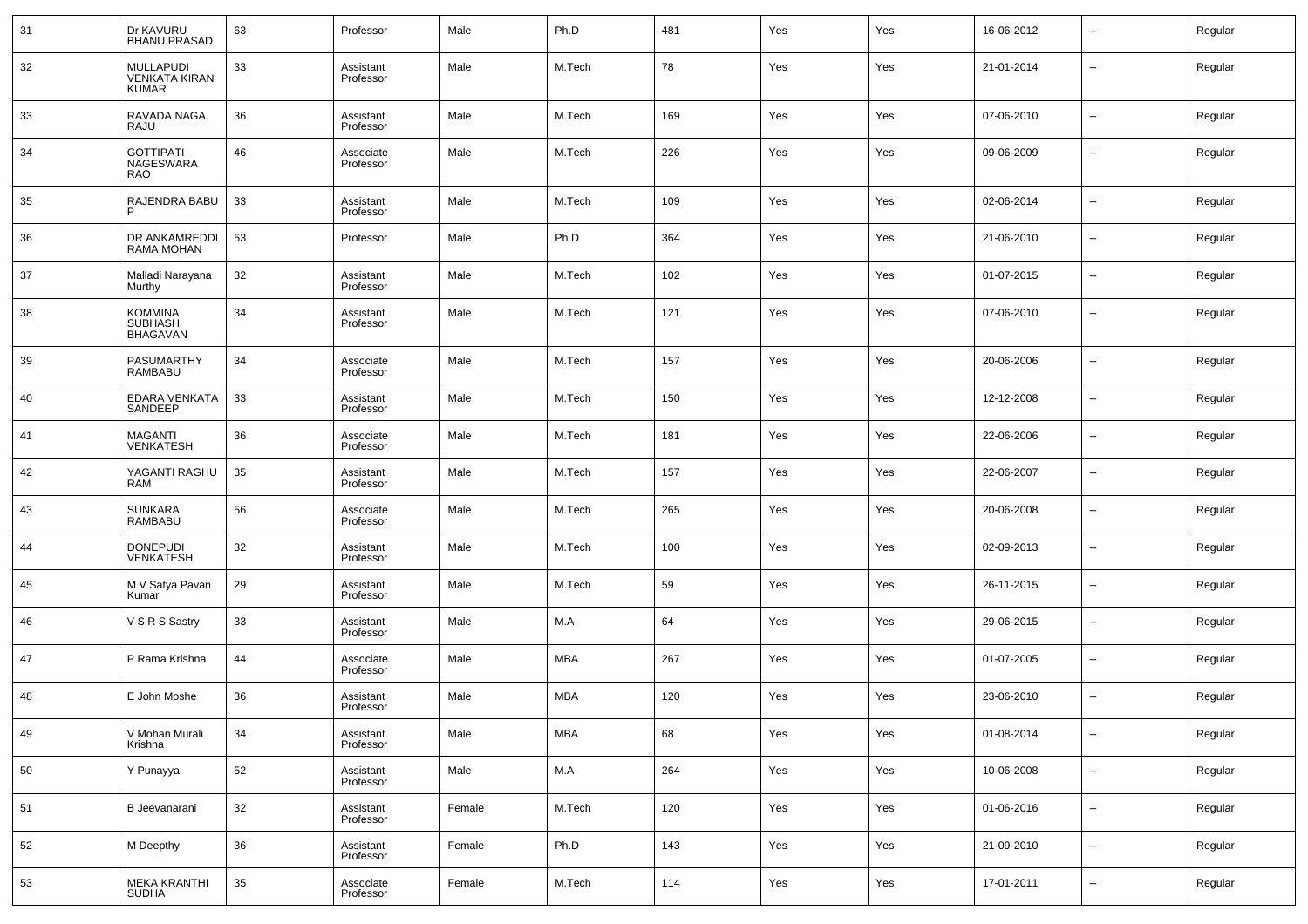| 54 | CHUNDURI<br><b>HANUMAN R S</b>                 | 40 | Associate<br>Professor | Male   | M.Tech     | 205 | Yes | Yes | 01-07-2003 | $\overline{\phantom{a}}$ | Regular |
|----|------------------------------------------------|----|------------------------|--------|------------|-----|-----|-----|------------|--------------------------|---------|
| 55 | <b>BIRUDUGADDA</b><br><b>KRISHNA</b><br>MURTHY | 34 | Assistant<br>Professor | Male   | M.Tech     | 153 | Yes | Yes | 31-10-2011 | $\overline{\phantom{a}}$ | Regular |
| 56 | PULAMOLU<br><b>KIRAN KUMAR</b>                 | 40 | Associate<br>Professor | Male   | Ph.D       | 222 | Yes | Yes | 05-01-2009 | $\overline{\phantom{a}}$ | Regular |
| 57 | VUDATTU<br><b>VENKATA NAGA</b><br><b>SUJIT</b> | 32 | Assistant<br>Professor | Male   | M.Tech     | 132 | Yes | Yes | 06-07-2010 | $\overline{\phantom{a}}$ | Regular |
| 58 | NARENDRA<br><b>KUMAR REDDY</b>                 | 31 | Assistant<br>Professor | Male   | M.Tech     | 97  | Yes | Yes | 01-06-2012 | $\overline{\phantom{a}}$ | Regular |
| 59 | Saride Anjaneya<br>Vara Prasad                 | 39 | Assistant<br>Professor | Male   | M.Sc.      | 96  | Yes | Yes | 06-08-2012 | $\overline{\phantom{a}}$ | Regular |
| 60 | P Silpa                                        | 33 | Assistant<br>Professor | Female | M.Sc.      | 132 | Yes | Yes | 26-08-2013 | $\overline{\phantom{a}}$ | Regular |
| 61 | A NAGA JYOTHI                                  | 30 | Assistant<br>Professor | Female | M.Tech     | 97  | Yes | Yes | 02-06-2012 | $\overline{\phantom{a}}$ | Regular |
| 62 | A VENKATA<br>SRINIVASA RAO                     | 44 | Associate<br>Professor | Male   | M.Tech     | 205 | Yes | Yes | 01-06-2015 | $\sim$                   | Regular |
| 63 | AKULA V S SIVA<br>RAMA RAO                     | 57 | Associate<br>Professor | Male   | M. Phil    | 238 | Yes | Yes | 07-09-2007 | $\overline{\phantom{a}}$ | Regular |
| 64 | <b>KONE SANDEEP</b>                            | 34 | Associate<br>Professor | Male   | M.Tech     | 146 | Yes | Yes | 31-05-2008 | $\sim$                   | Regular |
| 65 | <b>MULUMUDI</b><br>PENCHALA<br><b>PRATHAP</b>  | 37 | Assistant<br>Professor | Male   | M.Tech     | 145 | Yes | Yes | 03-06-2013 | $\overline{\phantom{a}}$ | Regular |
| 66 | YANDRA<br><b>HIMANTH</b>                       | 31 | Assistant<br>Professor | Male   | M.Tech     | 91  | Yes | Yes | 13-10-2013 | $\overline{\phantom{a}}$ | Regular |
| 67 | M Venu                                         | 26 | Assistant<br>Professor | Male   | M.Tech     | 64  | Yes | Yes | 25-06-2015 | $\overline{\phantom{a}}$ | Regular |
| 68 | P Murali Krishna                               | 35 | Assistant<br>Professor | Male   | M.A        | 99  | Yes | Yes | 30-07-2015 | $\overline{\phantom{a}}$ | Regular |
| 69 | Kusuma Bathula                                 | 35 | Assistant<br>Professor | Female | <b>MBA</b> | 156 | Yes | Yes | 20-06-2008 | $\overline{\phantom{a}}$ | Regular |
| 70 | N Suresh Babu                                  | 39 | Assistant<br>Professor | Male   | M. Phil    | 168 | Yes | Yes | 06-06-2012 | $\overline{\phantom{a}}$ | Regular |
| 71 | AV Surya<br>Seshagiri                          | 45 | Associate<br>Professor | Male   | M. Phil    | 221 | Yes | Yes | 01-10-2002 | $\sim$                   | Regular |
| 72 | M Vinod Kumar                                  | 35 | Assistant<br>Professor | Male   | M.Tech     | 112 | Yes | Yes | 24-06-2015 | $\sim$                   | Regular |
| 73 | Lavanendra<br>Suresh Pidaka                    | 40 | Assistant<br>Professor | Male   | M.Sc.      | 144 | Yes | Yes | 20-06-2008 | $\overline{\phantom{a}}$ | Regular |
| 74 | Patsa Naga<br>Ramesh                           | 34 | Assistant<br>Professor | Male   | M.Sc.      | 125 | Yes | Yes | 20-05-2013 | $\sim$                   | Regular |
| 75 | <b>BANDARU</b><br>RAGHAVENDRA                  | 31 | Assistant<br>Professor | Male   | M.Tech     | 61  | Yes | Yes | 25-06-2015 | $\overline{\phantom{a}}$ | Regular |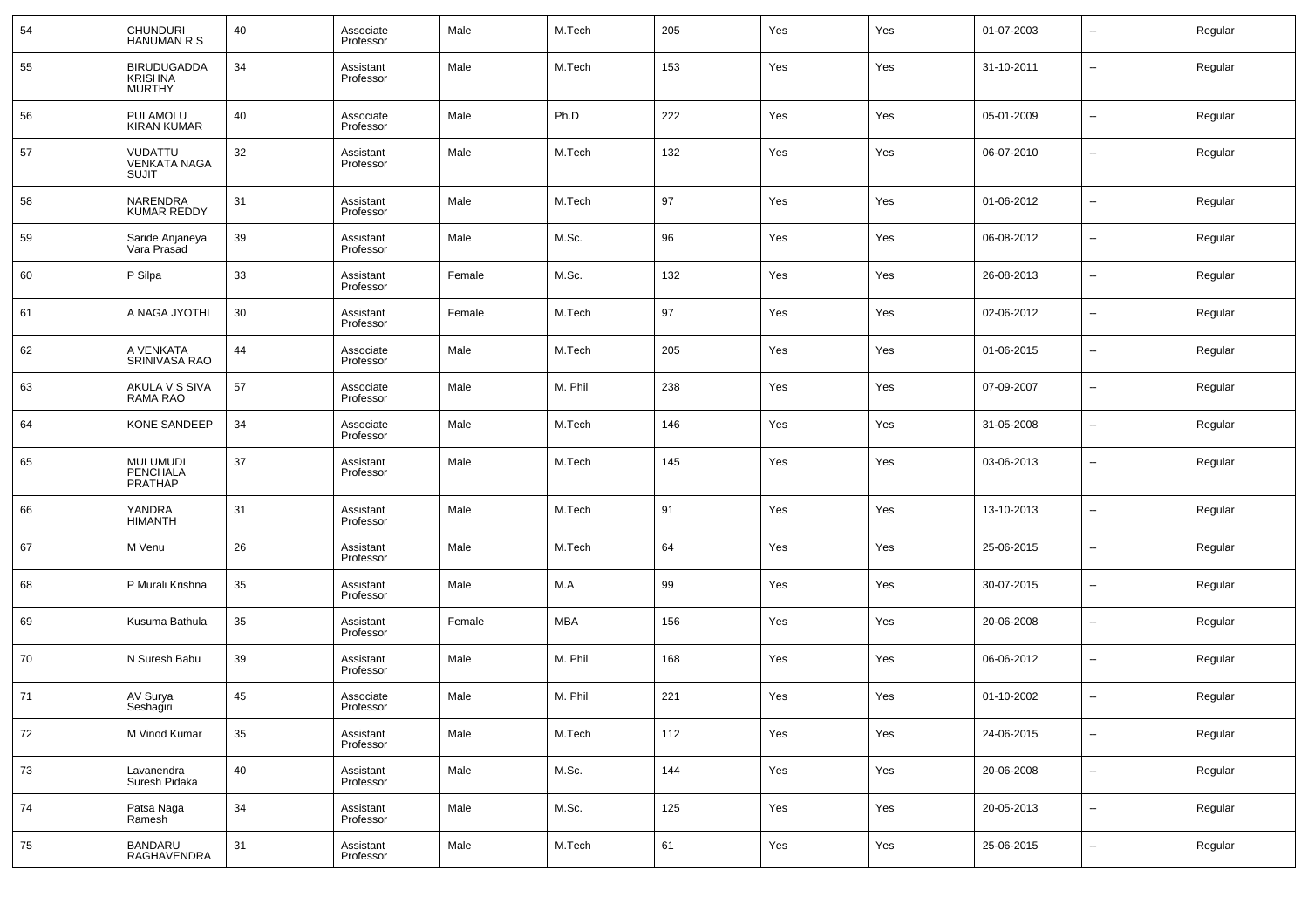| 76 | <b>MURALI RV</b><br>MADHAVABHOTL<br>A                | 29 | Assistant<br>Professor | Male   | M.Tech     | 73  | Yes | Yes | 02-06-2014 | --                       | Regular |
|----|------------------------------------------------------|----|------------------------|--------|------------|-----|-----|-----|------------|--------------------------|---------|
| 77 | <b>MADDIPATI</b><br>SATYA SRINIVAS                   | 32 | Assistant<br>Professor | Male   | M.Tech     | 133 | Yes | Yes | 03-06-2013 | ш,                       | Regular |
| 78 | EEDARA ASWANI<br><b>KUMAR</b>                        | 36 | Professor              | Male   | M.Tech     | 154 | Yes | Yes | 15-09-2008 | --                       | Regular |
| 79 | PEDAVEGI<br>RAJESWARA<br><b>MAHIDAR</b>              | 37 | Assistant<br>Professor | Male   | M.Tech     | 155 | Yes | Yes | 31-10-2011 | --                       | Regular |
| 80 | <b>UNNAVA</b><br><b>SRINADH</b>                      | 36 | Assistant<br>Professor | Male   | M.Tech     | 132 | Yes | Yes | 04-12-2008 | --                       | Regular |
| 81 | <b>GUNNAM</b><br>LEENENDRA<br><b>CHOWDARY</b>        | 35 | Assistant<br>Professor | Male   | M.Tech     | 127 | Yes | Yes | 08-10-2009 | --                       | Regular |
| 82 | VIJAYA KRISHNA<br><b>MADDUKURI</b>                   | 30 | Assistant<br>Professor | Male   | M.Tech     | 102 | Yes | Yes | 03-01-2012 | --                       | Regular |
| 83 | Suresh Gadde                                         | 40 | Assistant<br>Professor | Male   | <b>MCA</b> | 144 | Yes | Yes | 20-06-2008 | --                       | Regular |
| 84 | Ch Venkateswara<br>Rao                               | 29 | Assistant<br>Professor | Male   | M.Tech     | 84  | Yes | Yes | 11-06-2013 | --                       | Regular |
| 85 | TIRUMALARAJU<br><b>BHAVANI</b>                       | 37 | Assistant<br>Professor | Female | M.Tech     | 121 | Yes | Yes | 07-06-2010 | --                       | Regular |
| 86 | NUNNA KRISHNA<br>CHAITANYA                           | 37 | Associate<br>Professor | Male   | Ph.D       | 126 | Yes | Yes | 17-11-2014 | --                       | Regular |
| 87 | AYINALA KABIR<br><b>DAS</b>                          | 37 | Associate<br>Professor | Male   | M.Tech     | 145 | Yes | Yes | 24-06-2008 | --                       | Regular |
| 88 | <b>RAVIPATI</b><br><b>BAPAIAH</b><br><b>CHOUDARY</b> | 56 | Professor              | Male   | Ph.D       | 393 | Yes | Yes | 10-10-2013 | --                       | Regular |
| 89 | REDDI RAMA<br><b>VARA PRASAD</b>                     | 57 | Associate<br>Professor | Male   | M.Tech     | 180 | Yes | Yes | 18-07-2008 | --                       | Regular |
| 90 | Ch Venkateswarlu                                     | 52 | Assistant<br>Professor | Male   | M. Phil    | 288 | Yes | Yes | 03-10-2007 | $\overline{a}$           | Regular |
| 91 | R Ranga Babu                                         | 35 | Assistant<br>Professor | Male   | MBA        | 138 | Yes | Yes | 27-08-2011 | $\sim$                   | Regular |
| 92 | T Venkata Raghu                                      | 42 | Associate<br>Professor | Male   | M. Phil    | 233 | Yes | Yes | 01-09-2002 | $\overline{a}$           | Regular |
| 93 | Dr Ch Srinivas                                       | 44 | Professor              | Male   | Ph.D       | 233 | Yes | Yes | 15-11-2012 | $\overline{\phantom{a}}$ | Regular |
| 94 | Golla Brahmaji                                       | 31 | Assistant<br>Professor | Male   | M.Tech     | 120 | Yes | Yes | 15-06-2016 | --                       | Regular |
| 95 | Ch Syam Kumar                                        | 29 | Assistant<br>Professor | Male   | M.Tech     | 72  | Yes | Yes | 20-06-2016 | $\sim$                   | Regular |
| 96 | G Prasad                                             | 41 | Assistant<br>Professor | Male   | M.Sc.      | 168 | Yes | Yes | 14-07-2016 | $\sim$                   | Regular |
| 97 | Dr T J V<br>Subrahmanyeswar<br>a Rao                 | 40 | Professor              | Male   | Ph.D       | 228 | Yes | Yes | 08-06-2017 | $\sim$                   | Regular |
| 98 | K Ananda Kumar                                       | 44 | Professor              | Male   | Ph.D       | 240 | Yes | Yes | 28-06-2017 | $\overline{\phantom{a}}$ | Regular |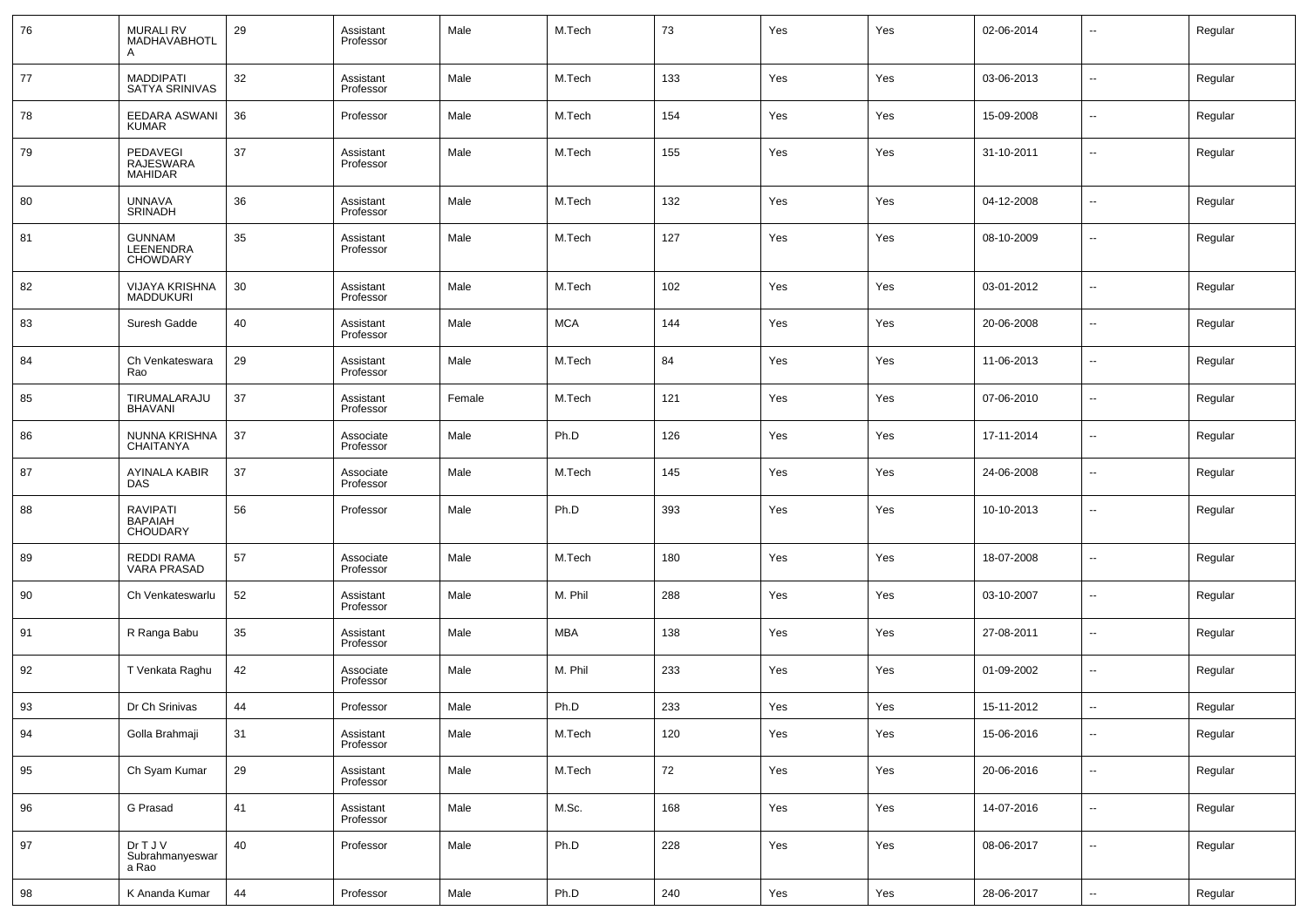| 99  | Y Krishna<br>Priyanka        | 27 | Assistant<br>Professor | Female | M.Tech        | 48  | Yes | Yes | 01-06-2017 | $\overline{\phantom{a}}$ | Regular |
|-----|------------------------------|----|------------------------|--------|---------------|-----|-----|-----|------------|--------------------------|---------|
| 100 | S A Jaya Lakshmi             | 26 | Assistant<br>Professor | Female | <b>B.Tech</b> | 48  | Yes | Yes | 15-06-2016 | $\overline{\phantom{a}}$ | Regular |
| 101 | G Venkata<br>Apparao         | 29 | Assistant<br>Professor | Male   | M.Tech        | 84  | Yes | Yes | 01-06-2016 | $\overline{\phantom{a}}$ | Regular |
| 102 | P Soma Sekhar                | 35 | Assistant<br>Professor | Male   | B.P.Ed        | 102 | Yes | Yes | 01-06-2016 | $\overline{\phantom{a}}$ | Regular |
| 103 | M Narendra<br>Krishna        | 38 | Associate<br>Professor | Male   | M.S           | 108 | Yes | Yes | 17-01-2011 | $\ddotsc$                | Regular |
| 104 | <b>B</b> Siva<br>Ramakrishna | 27 | Assistant<br>Professor | Male   | M.Tech        | 36  | Yes | Yes | 03-07-2017 | $\ddotsc$                | Regular |
| 105 | N Siva Satya Roja<br>Rani    | 29 | Assistant<br>Professor | Female | M.Tech        | 84  | Yes | Yes | 01-06-2017 | $\ddotsc$                | Regular |
| 106 | P Ajay Sai Kiran             | 28 | Assistant<br>Professor | Male   | M.Tech        | 72  | Yes | Yes | 01-06-2016 | $\overline{\phantom{a}}$ | Regular |
| 107 | S Saranya Devi               | 26 | Assistant<br>Professor | Female | <b>B.Tech</b> | 60  | Yes | Yes | 02-06-2016 | $\overline{\phantom{a}}$ | Regular |
| 108 | K Naga Raju                  | 29 | Assistant<br>Professor | Male   | <b>MBA</b>    | 108 | Yes | Yes | 01-06-2016 | $\overline{\phantom{a}}$ | Regular |
| 109 | Ch Buli Venkatrao            | 26 | Assistant<br>Professor | Male   | M.Sc.         | 48  | Yes | Yes | 09-06-2016 | $\overline{\phantom{a}}$ | Regular |
| 110 | Ch Jayasri                   | 35 | Assistant<br>Professor | Female | M.Tech        | 168 | Yes | Yes | 01-08-2017 | $\ddotsc$                | Regular |
| 111 | A N V K Swarupa              | 27 | Assistant<br>Professor | Female | M.Tech        | 84  | Yes | Yes | 01-06-2016 | $\overline{\phantom{a}}$ | Regular |
| 112 | T N V Ashok<br>Kumar         | 31 | Assistant<br>Professor | Male   | M.Tech        | 84  | Yes | Yes | 01-06-2016 | $\ddotsc$                | Regular |
| 113 | Dr K Srinivasa<br>Rao        | 47 | Associate<br>Professor | Male   | Ph.D          | 180 | Yes | Yes | 17-08-2016 | $\overline{\phantom{a}}$ | Regular |
| 114 | G Satyanarayana<br>Rao       | 37 | Assistant<br>Professor | Male   | M.Tech        | 139 | Yes | Yes | 03-06-2013 | $\overline{\phantom{a}}$ | Regular |
| 115 | PVVSD<br>Nagendrudu          | 31 | Assistant<br>Professor | Male   | M.Tech        | 60  | Yes | Yes | 01-06-2017 | $\ddotsc$                | Regular |
| 116 | M Sameer Kumar               | 28 | Assistant<br>Professor | Male   | <b>MBA</b>    | 60  | Yes | Yes | 01-06-2017 | $\overline{\phantom{a}}$ | Regular |
| 117 | Pinjala N<br>Malleswari      | 37 | Assistant<br>Professor | Female | M.Tech        | 169 | Yes | Yes | 01-06-2018 | $\overline{\phantom{a}}$ | Regular |
| 118 | Prasad<br>Tadigadapa         | 36 | Assistant<br>Professor | Male   | M.E.          | 85  | Yes | Yes | 21-05-2018 | $\overline{\phantom{a}}$ | Regular |
| 119 | Shaik Salar<br>Ahmmad        | 31 | Assistant<br>Professor | Male   | M.Tech        | 85  | Yes | Yes | 21-05-2018 | $\sim$                   | Regular |
| 120 | M Usha                       | 25 | Assistant<br>Professor | Female | M.Tech        | 37  | Yes | Yes | 22-05-2018 | $\sim$                   | Regular |
| 121 | P Sivakumar                  | 43 | Associate<br>Professor | Male   | M.E.          | 145 | Yes | Yes | 27-06-2018 | $\sim$                   | Regular |
| 122 | W A Augusteen                | 39 | Professor              | Male   | Ph.D          | 193 | Yes | Yes | 21-05-2018 | $\overline{\phantom{a}}$ | Regular |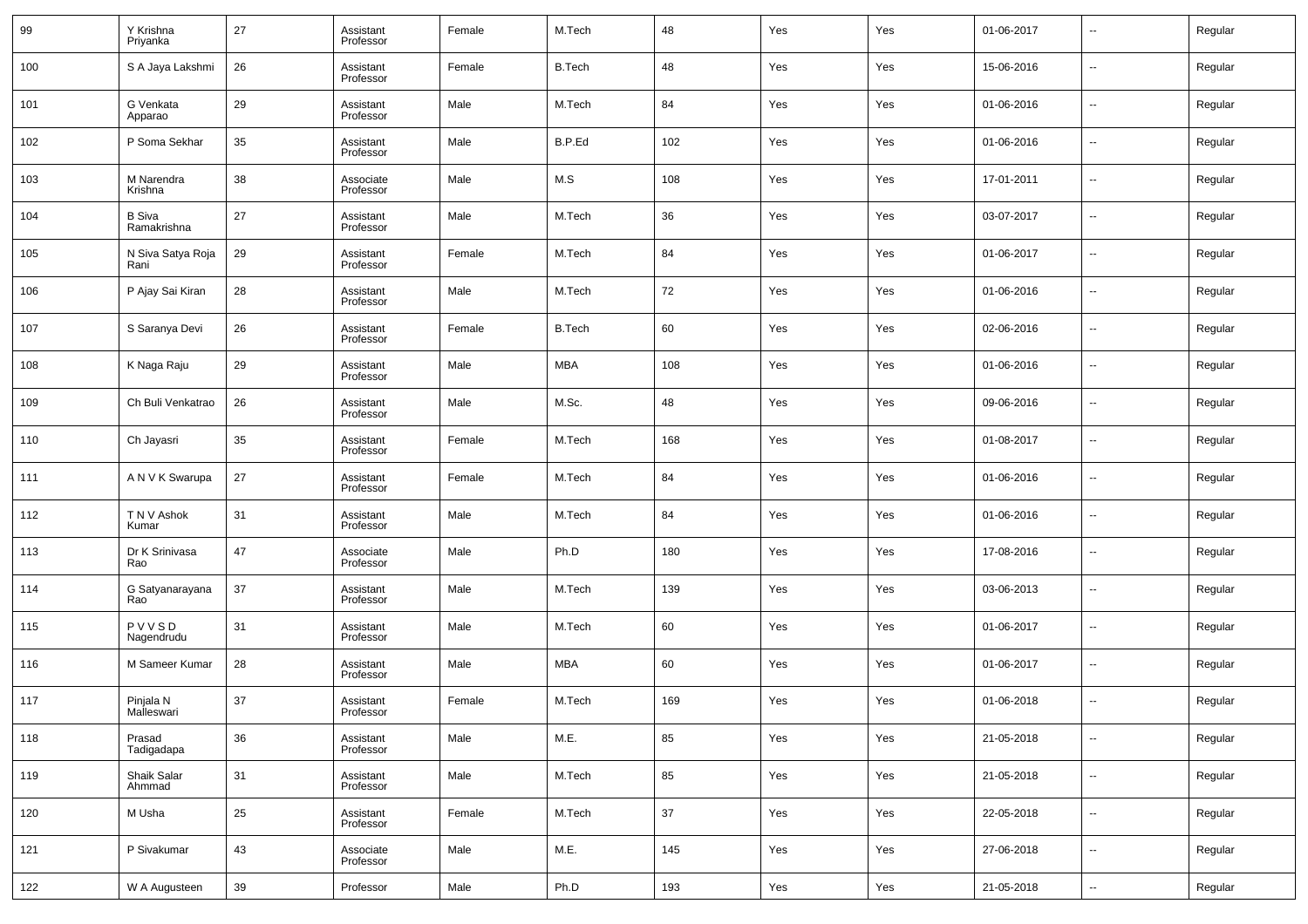| 123 | S Rama<br>Subbanna              | 39 | Associate<br>Professor | Male   | Ph.D       | 128            | Yes | Yes | 11-06-2018 | $\overline{\phantom{a}}$ | Regular |
|-----|---------------------------------|----|------------------------|--------|------------|----------------|-----|-----|------------|--------------------------|---------|
| 124 | Y Sainath                       | 29 | Assistant<br>Professor | Male   | M.Tech     | 54             | Yes | Yes | 21-05-2018 | ۰.                       | Regular |
| 125 | <b>VVS</b><br>Subrahmanyam M    | 40 | Assistant<br>Professor | Male   | M.Tech     | 76             | Yes | Yes | 21-05-2018 | $\sim$                   | Regular |
| 126 | Kotni Usha Vara<br>Sowmya       | 27 | Assistant<br>Professor | Female | M.Tech     | 25             | Yes | Yes | 25-05-2018 | ۰.                       | Regular |
| 127 | Peddinti<br>Nehemiah            | 44 | Professor              | Female | Ph.D       | 253            | Yes | Yes | 24-05-2018 | $\ddotsc$                | Regular |
| 128 | P Ramesh Babu                   | 43 | Professor              | Male   | Ph.D       | 207            | Yes | Yes | 04-06-2018 | $\sim$                   | Regular |
| 129 | R Venkateswara<br>Babu          | 39 | Associate<br>Professor | Male   | M.Tech     | 157            | Yes | Yes | 01-06-2018 | $\sim$                   | Regular |
| 130 | Shaik Abdulla                   | 32 | Assistant<br>Professor | Male   | M.E.       | 25             | Yes | Yes | 21-05-2018 | --                       | Regular |
| 131 | Srinath R                       | 28 | Assistant<br>Professor | Male   | M.Tech     | 85             | Yes | Yes | 21-05-2018 | $\sim$                   | Regular |
| 132 | V Durga Rao                     | 28 | Assistant<br>Professor | Male   | M.Tech     | 61             | Yes | Yes | 24-05-2018 | $\overline{\phantom{a}}$ | Regular |
| 133 | M Anusha                        | 26 | Assistant<br>Professor | Female | M.Tech     | 49             | Yes | Yes | 01-06-2018 | ۰.                       | Regular |
| 134 | N Venkat                        | 33 | Assistant<br>Professor | Male   | <b>MBA</b> | 121            | Yes | Yes | 21-05-2018 | $\overline{\phantom{a}}$ | Regular |
| 135 | A Praveena                      | 47 | Assistant<br>Professor | Female | M.A        | 145            | Yes | Yes | 09-06-2018 | ۰.                       | Regular |
| 136 | Addanki Satish                  | 35 | Associate<br>Professor | Male   | Ph.D       | 108            | Yes | Yes | 01-06-2019 | $\overline{\phantom{a}}$ | Regular |
| 137 | V Srinivasa Rao                 | 37 | Assistant<br>Professor | Male   | M.Tech     | 108            | Yes | Yes | 01-06-2019 | --                       | Regular |
| 138 | Bhagya Lakshmi<br>Korlepara     | 33 | Assistant<br>Professor | Female | M.Tech     | 92             | Yes | Yes | 06-06-2019 | $\sim$                   | Regular |
| 139 | Abdul Rawoof<br>Mohammad        | 31 | Assistant<br>Professor | Male   | M.Tech     | 61             | Yes | No  | 01-06-2019 | 12-12-2020               | Regular |
| 140 | V Prabhakar Rao<br>Jagatha      | 38 | Assistant<br>Professor | Male   | M.Tech     | 144            | Yes | No  | 01-06-2019 | 09-05-2020               | Regular |
| 141 | Ramesh Babu<br><b>Badite</b>    | 33 | Assistant<br>Professor | Male   | M.Tech     | 97             | Yes | Yes | 01-06-2019 | $\overline{\phantom{a}}$ | Regular |
| 142 | Chodisetti L S S<br>Pavan Kumar | 27 | Assistant<br>Professor | Male   | M.Tech     | 72             | Yes | Yes | 01-06-2019 | $\sim$                   | Regular |
| 143 | M Ravi Sankar                   | 25 | Assistant<br>Professor | Male   | M.Tech     | $\overline{7}$ | Yes | Yes | 01-11-2019 | $\overline{\phantom{a}}$ | Regular |
| 144 | Kandan M                        | 37 | Associate<br>Professor | Male   | M.Tech     | 156            | Yes | Yes | 03-06-2019 | $\overline{\phantom{a}}$ | Regular |
| 145 | M Rama Krishnam<br>Raju         | 33 | Assistant<br>Professor | Male   | M.Tech     | 96             | Yes | No  | 18-11-2019 | 09-05-2020               | Regular |
| 146 | D Maithili                      | 37 | Assistant<br>Professor | Female | M.Tech     |                | Yes | Yes | 01-11-2019 | ⊷                        | Regular |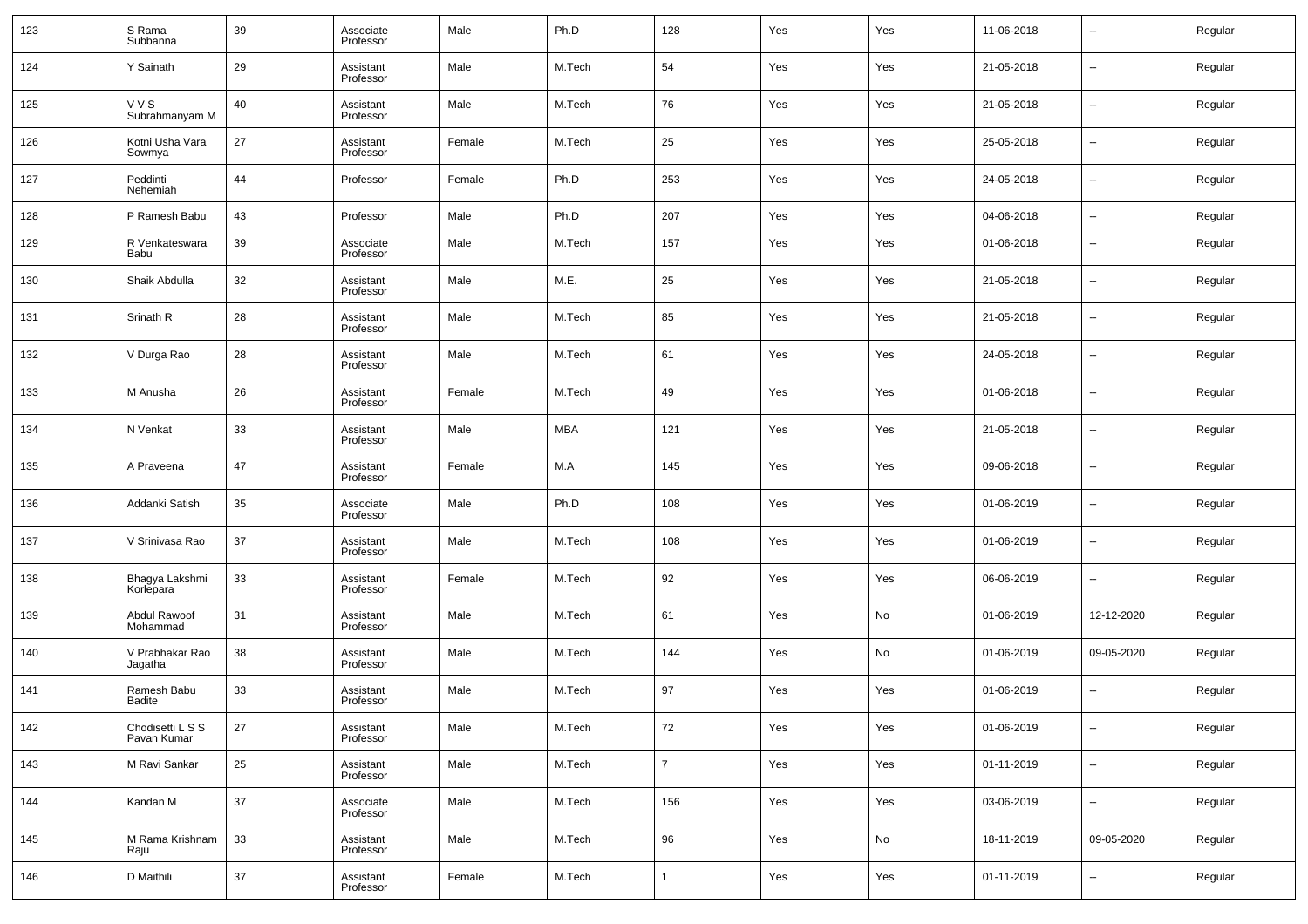| 147 | S Jagan Mohan                 | 32 | Assistant<br>Professor | Male   | M.Tech        | 85           | Yes | Yes | 10-07-2019 | $\overline{\phantom{a}}$ | Regular |
|-----|-------------------------------|----|------------------------|--------|---------------|--------------|-----|-----|------------|--------------------------|---------|
| 148 | Talam Seshubabu               | 31 | Assistant<br>Professor | Male   | M.Tech        | 48           | Yes | Yes | 03-07-2019 | $\overline{\phantom{a}}$ | Regular |
| 149 | G Venkata<br>Lakshmi Narayana | 31 | Assistant<br>Professor | Male   | M.Tech        | 72           | Yes | No  | 05-02-2019 | 04-11-2020               | Regular |
| 150 | Yadavalli Suresh<br>Kumar     | 28 | Assistant<br>Professor | Male   | M.Tech        | 37           | Yes | No  | 05-07-2019 | 20-01-2021               | Regular |
| 151 | S Siva Rama Raja              | 28 | Assistant<br>Professor | Male   | M.Tech        | 12           | Yes | Yes | 10-05-2019 | $\overline{\phantom{a}}$ | Regular |
| 152 | P Kalyani                     | 28 | Assistant<br>Professor | Female | M.Tech        | $\mathbf{1}$ | Yes | No  | 05-07-2019 | 31-07-2020               | Regular |
| 153 | MVVAL Sunitha                 | 28 | Assistant<br>Professor | Female | M.Tech        | 1            | Yes | Yes | 01-11-2019 | $\overline{\phantom{a}}$ | Regular |
| 154 | Pattur Hema<br>Chandu         | 34 | Professor              | Male   | Ph.D          | 120          | Yes | Yes | 06-06-2019 | $\overline{\phantom{a}}$ | Regular |
| 155 | P Rama Krishna                | 29 | Assistant<br>Professor | Male   | M.Tech        | 54           | Yes | Yes | 20-06-2019 | $\overline{\phantom{a}}$ | Regular |
| 156 | R Ratna Mani Sri              | 27 | Assistant<br>Professor | Female | M.Tech        | 49           | Yes | No  | 01-06-2019 | 26-10-2020               | Regular |
| 157 | A V N Chandra<br>Sekhar       | 50 | Professor              | Male   | M.Tech        | 163          | Yes | Yes | 07-06-2019 | $\overline{\phantom{a}}$ | Regular |
| 158 | Konakalla Rama<br>Mohana Rao  | 27 | Assistant<br>Professor | Male   | M.Tech        | 51           | Yes | Yes | 01-06-2019 | $\overline{\phantom{a}}$ | Regular |
| 159 | Dr T Vigraman                 | 56 | Professor              | Male   | Ph.D          | 312          | Yes | Yes | 21-10-2019 | $\overline{\phantom{a}}$ | Regular |
| 160 | Dr T Gopala Rao               | 40 | Professor              | Male   | Ph.D          | 145          | Yes | Yes | 01-06-2019 | $\overline{\phantom{a}}$ | Regular |
| 161 | K Siva Satya<br>Mohan         | 38 | Assistant<br>Professor | Male   | M.Tech        | 169          | Yes | Yes | 01-06-2019 | $\sim$                   | Regular |
| 162 | Vidya Sagari K                | 38 | Assistant<br>Professor | Female | M.Tech        | 157          | Yes | Yes | 01-06-2019 | $\overline{\phantom{a}}$ | Regular |
| 163 | Dr Gorantla Kiran<br>Kumar    | 34 | Assistant<br>Professor | Male   | Ph.D          | 37           | Yes | Yes | 01-06-2019 | $\overline{\phantom{a}}$ | Regular |
| 164 | Rengarajan R                  | 38 | Assistant<br>Professor | Male   | M.Tech        | 132          | Yes | Yes | 01-06-2019 | $\ddotsc$                | Regular |
| 165 | Mohammed<br>Subhani           | 34 | Assistant<br>Professor | Male   | M.Tech        | 43           | Yes | Yes | 17-10-2019 | $\overline{\phantom{a}}$ | Regular |
| 166 | Maddali Venkata<br>Naveen     | 33 | Assistant<br>Professor | Male   | M.Tech        | 91           | Yes | Yes | 01-06-2019 | $\overline{\phantom{a}}$ | Regular |
| 167 | Bala Augustaya                | 26 | Assistant<br>Professor | Female | <b>B.Tech</b> | 1            | Yes | No  | 24-06-2019 | 21-09-2020               | Regular |
| 168 | M Ramakrishna                 | 54 | Associate<br>Professor | Male   | M.Tech        | 184          | Yes | Yes | 16-10-2019 | $\overline{\phantom{a}}$ | Regular |
| 169 | Md Athar Kazmi                | 26 | Assistant<br>Professor | Male   | M.Tech        | 24           | Yes | No  | 01-11-2019 | 04-11-2020               | Regular |
| 170 | G Venkata<br>Ramana           | 24 | Assistant<br>Professor | Male   | M.Tech        | 1            | Yes | No  | 18-10-2019 | 09-05-2020               | Regular |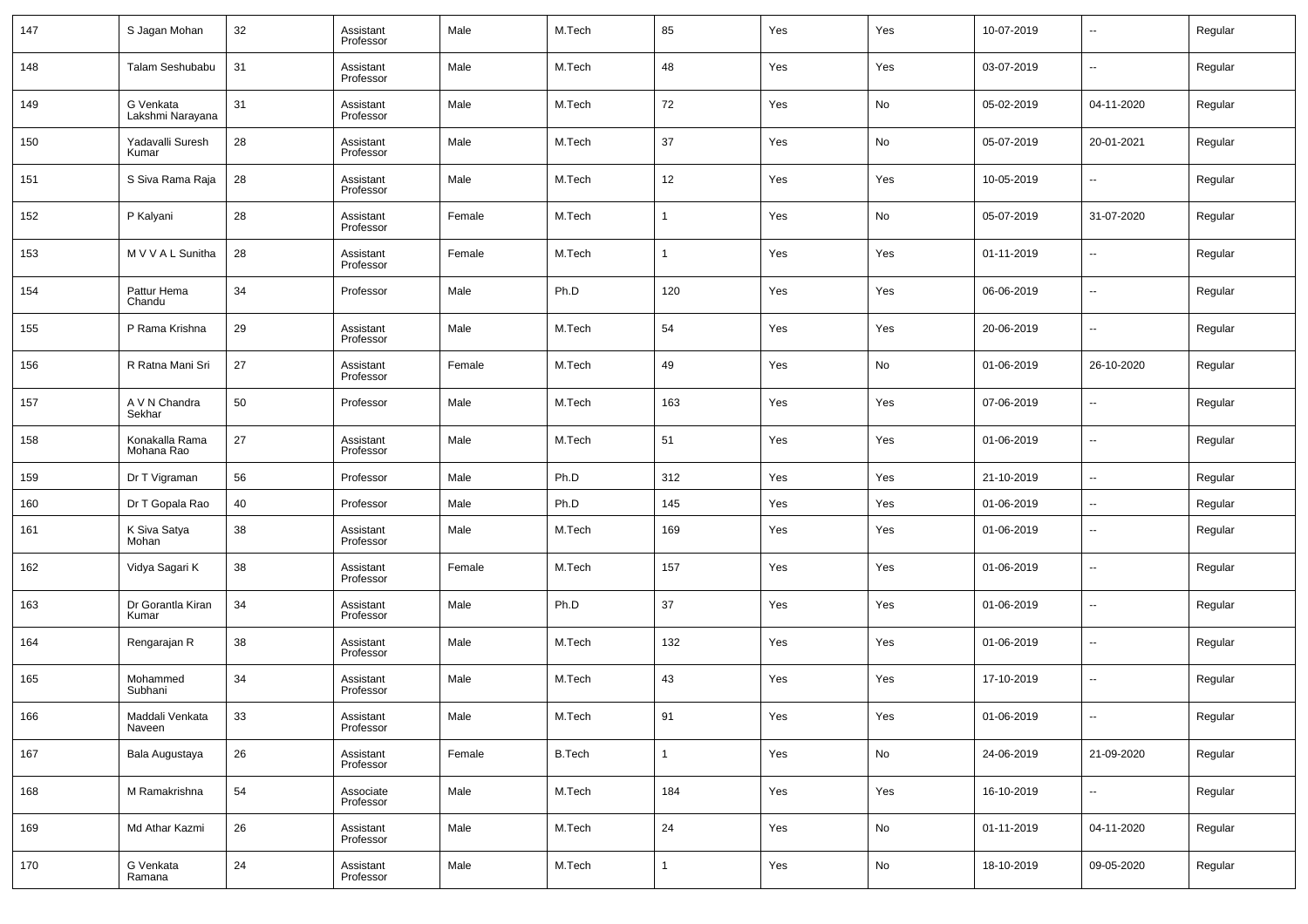| 171 | Dr Paduchuri V<br>Ramakrishna | 38 | Assistant<br>Professor | Male   | Ph.D          | 204            | Yes | Yes | 01-06-2019 | $\overline{\phantom{a}}$ | Regular |
|-----|-------------------------------|----|------------------------|--------|---------------|----------------|-----|-----|------------|--------------------------|---------|
| 172 | Dr Atkuri<br>Sombabu          | 39 | Assistant<br>Professor | Male   | Ph.D          | 180            | Yes | Yes | 01-06-2019 | $\overline{\phantom{a}}$ | Regular |
| 173 | V Chandra Sekhar              | 26 | Assistant<br>Professor | Male   | <b>B.Tech</b> | -1             | Yes | Yes | 28-10-2019 | $\overline{\phantom{a}}$ | Regular |
| 174 | Subhan Bhasha<br>Shaik        | 37 | Assistant<br>Professor | Male   | M.Tech        | 26             | Yes | Yes | 01-06-2019 | --                       | Regular |
| 175 | Mandiga Satya Sri             | 24 | Assistant<br>Professor | Female | M.Tech        | $\mathbf 1$    | Yes | No  | 11-06-2019 | 30-09-2020               | Regular |
| 176 | R Bapannadora                 | 35 | Assistant<br>Professor | Male   | M.Tech        | 85             | Yes | Yes | 14-10-2019 | --                       | Regular |
| 177 | R L Prasanth                  | 36 | Assistant<br>Professor | Male   | M.Tech        | 85             | Yes | Yes | 14-10-2019 | $\overline{\phantom{a}}$ | Regular |
| 178 | G Venkatesh                   | 32 | Assistant<br>Professor | Male   | M.Tech        | 61             | Yes | Yes | 14-10-2019 | $\overline{\phantom{a}}$ | Regular |
| 179 | M Manikanta                   | 29 | Assistant<br>Professor | Male   | M.Tech        | $\mathbf 1$    | Yes | Yes | 14-10-2019 | --                       | Regular |
| 180 | UDS V Prasad                  | 30 | Assistant<br>Professor | Male   | M.Tech        | 73             | Yes | Yes | 14-10-2019 | $\overline{\phantom{a}}$ | Regular |
| 181 | K Upendhar                    | 29 | Assistant<br>Professor | Male   | M.Tech        | 61             | Yes | Yes | 14-10-2019 | $\overline{\phantom{a}}$ | Regular |
| 182 | J Sravan Kumar                | 30 | Assistant<br>Professor | Male   | M.Tech        | 49             | Yes | Yes | 14-10-2019 | $\overline{\phantom{a}}$ | Regular |
| 183 | S Srinivasulu                 | 33 | Assistant<br>Professor | Male   | M.Tech        | 73             | Yes | Yes | 14-10-2019 | $\overline{\phantom{a}}$ | Regular |
| 184 | D Rakesh                      | 28 | Assistant<br>Professor | Male   | M.Tech        | 49             | Yes | Yes | 14-10-2019 | --                       | Regular |
| 185 | K Phani Santoshi              | 29 | Assistant<br>Professor | Male   | M.Tech        | 49             | Yes | Yes | 14-10-2019 | $\overline{\phantom{a}}$ | Regular |
| 186 | Ch Ravi                       | 29 | Assistant<br>Professor | Male   | M.Tech        | 61             | Yes | Yes | 14-10-2019 | $\overline{\phantom{a}}$ | Regular |
| 187 | M Meghana                     | 24 | Assistant<br>Professor | Female | M.Tech        | $\overline{1}$ | Yes | Yes | 14-10-2019 | $\overline{\phantom{a}}$ | Regular |
| 188 | <b>B</b> Sarada               | 28 | Assistant<br>Professor | Female | M.Tech        | $\overline{1}$ | Yes | Yes | 14-10-2019 | $\overline{\phantom{a}}$ | Regular |
| 189 | Ch V R Reddy                  | 35 | Assistant<br>Professor | Male   | M.Tech        | 97             | Yes | Yes | 14-10-2019 | $\sim$                   | Regular |
| 190 | M Vijay Reddy                 | 35 | Assistant<br>Professor | Male   | M.Tech        | 73             | Yes | Yes | 14-10-2019 | $\overline{\phantom{a}}$ | Regular |
| 191 | S Sandhya Rani                | 30 | Assistant<br>Professor | Female | M.Tech        | 49             | Yes | Yes | 14-10-2019 | $\overline{\phantom{a}}$ | Regular |
| 192 | G Naren<br>Chowdary           | 28 | Assistant<br>Professor | Male   | M.Tech        | 25             | Yes | Yes | 14-10-2019 | $\overline{\phantom{a}}$ | Regular |
| 193 | K Apparao                     | 64 | Other                  | Male   | M.Tech        | 242            | Yes | Yes | 14-10-2019 | $\overline{\phantom{a}}$ | Regular |
| 194 | Dr Tenneti Madhu              | 52 | Professor              | Male   | Ph.D          | 300            | Yes | No  | 12-02-2020 | 04-11-2020               | Regular |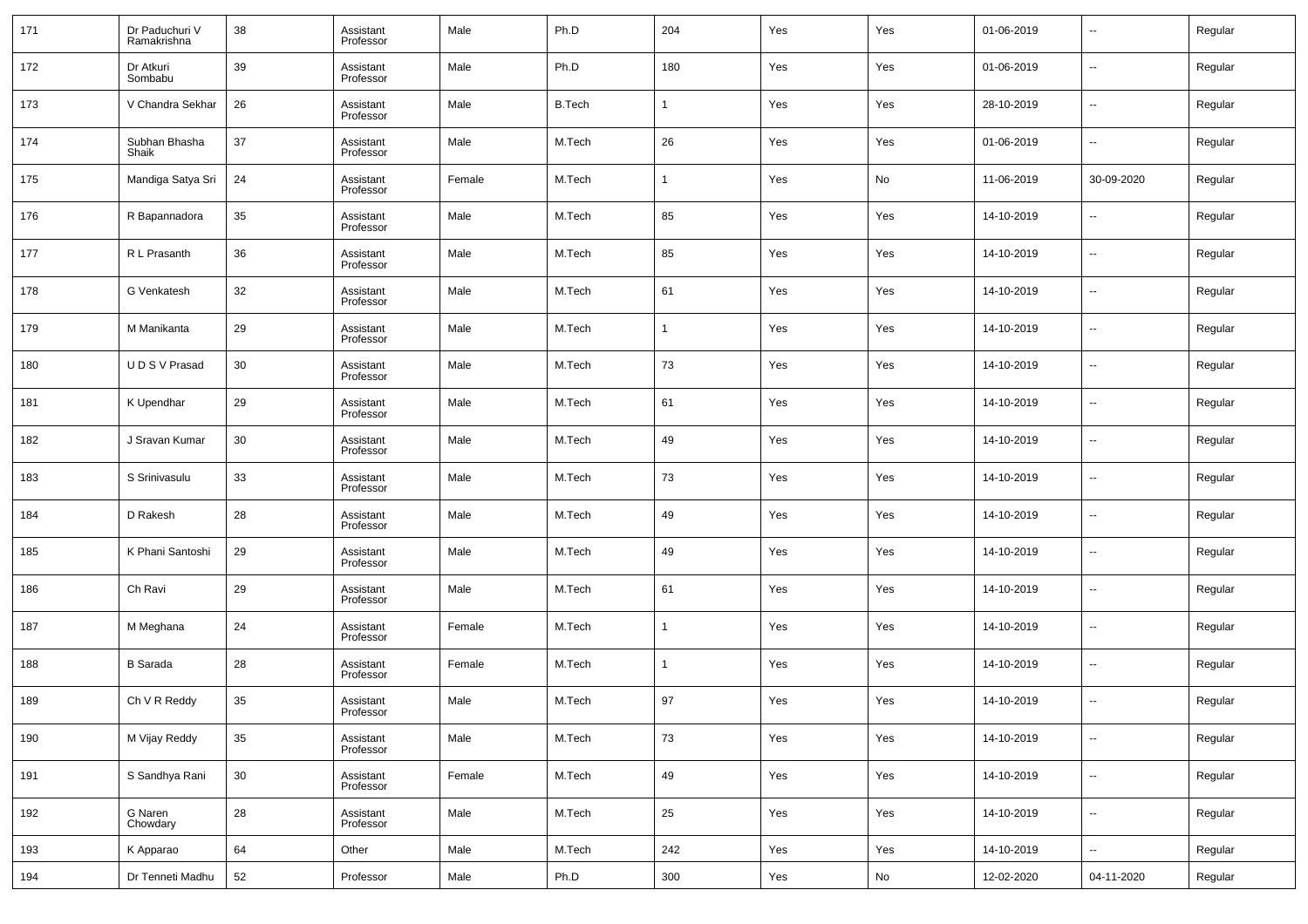| 195 | <b>KVSL Harika</b>                                | 25 | Assistant<br>Professor | Female | M.Tech  | 1   | Yes | Yes | 01-01-2020 | $\overline{\phantom{a}}$ | Regular |
|-----|---------------------------------------------------|----|------------------------|--------|---------|-----|-----|-----|------------|--------------------------|---------|
| 196 | M Rajesh                                          | 25 | Assistant<br>Professor | Male   | M.Tech  | 1   | Yes | Yes | 24-02-2020 | $\overline{\phantom{a}}$ | Regular |
| 197 | Dr U Arun Kumar                                   | 45 | Professor              | Male   | Ph.D    | 252 | Yes | Yes | 12-02-2020 | $\overline{\phantom{a}}$ | Regular |
| 198 | <b>MADDIPATI</b><br>LALITHA<br><b>BHAVANI</b>     | 32 | Assistant<br>Professor | Female | M.Tech  | 121 | Yes | No  | 03-06-2013 | 09-05-2020               | Regular |
| 199 | Kesarapalli Pavan<br>Krishna                      | 36 | Assistant<br>Professor | Male   | M. Phil | 168 | Yes | No  | 30-06-2011 | 17-12-2020               | Regular |
| 200 | Suri Babu Joga                                    | 32 | Assistant<br>Professor | Male   | M.Sc.   | 110 | Yes | No  | 18-04-2013 | 09-05-2020               | Regular |
| 201 | KANURI<br><b>SUDHEER</b>                          | 32 | Assistant<br>Professor | Male   | M.Tech  | 133 | Yes | No  | 01-06-2012 | 09-05-2020               | Regular |
| 202 | <b>VIJAYA KRISHNA</b><br>SONTHI                   | 30 | Assistant<br>Professor | Male   | M.Tech  | 63  | Yes | No  | 01-05-2015 | 04-05-2020               | Regular |
| 203 | <b>SHAIK</b><br>AHEMEDALI                         | 30 | Assistant<br>Professor | Male   | M.Tech  | 85  | Yes | No  | 07-06-2013 | 09-05-2020               | Regular |
| 204 | <b>KANAKAM</b><br><b>SIVARAM</b><br><b>PRASAD</b> | 37 | Assistant<br>Professor | Male   | M.Tech  | 144 | Yes | No  | 16-09-2008 | 09-05-2020               | Regular |
| 205 | NARAHARISETTI<br><b>VENKATA</b><br>GANAPRASAD     | 43 | Associate<br>Professor | Male   | M.Tech  | 227 | Yes | No  | 21-08-2006 | 19-11-2020               | Regular |
| 206 | <b>DASARI</b><br>SOWMYA                           | 33 | Assistant<br>Professor | Female | M.Tech  | 141 | Yes | Yes | 08-07-2008 | $\overline{\phantom{a}}$ | Regular |
| 207 | M M Sastry                                        | 54 | Assistant<br>Professor | Male   | M.A     | 396 | Yes | Yes | 11-07-2007 | $\overline{\phantom{a}}$ | Regular |
| 208 | <b>MVB MURALI</b><br><b>KRISHNA M</b>             | 33 | Assistant<br>Professor | Male   | M.Tech  | 111 | Yes | No  | 06-05-2015 | 28-11-2020               | Regular |
| 209 | VARANASI<br><b>SASTRY</b><br>LAKSHMI<br>NARASIMHA | 33 | Associate<br>Professor | Male   | M.Tech  | 124 | Yes | No  | 10-03-2010 | 11-01-2021               | Regular |
| 210 | Kola Usha<br>Maheswari                            | 37 | Assistant<br>Professor | Female | M.Sc.   | 180 | Yes | No  | 09-06-2012 | 18-11-2020               | Regular |
| 211 | NAIDU GUMMADI<br>SWAMI                            | 30 | Assistant<br>Professor | Male   | M.Tech  | 97  | Yes | No  | 02-06-2014 | 10-09-2020               | Regular |
| 212 | <b>NEKKANTI</b><br><b>VENKATA RAO</b>             | 60 | Professor              | Male   | M.Tech  | 397 | Yes | No  | 01-06-2012 | 06-06-2020               | Regular |
| 213 | CHILAKARAO<br>MAMILLAPALLI                        | 31 | Assistant<br>Professor | Male   | M.Tech  | 87  | Yes | No  | 03-09-2014 | 03-11-2020               | Regular |
| 214 | MULASWAMINAI<br>DU MADEPALLI                      | 29 | Assistant<br>Professor | Male   | M.Tech  | 75  | Yes | No  | 01-05-2015 | 03-12-2020               | Regular |
| 215 | Dr A Ravi Kant                                    | 36 | Associate<br>Professor | Male   | Ph.D    | 64  | Yes | No  | 16-09-2016 | 04-05-2020               | Regular |
| 216 | I Hari Krishna                                    | 28 | Assistant<br>Professor | Male   | M.Tech  | 60  | Yes | No  | 01-06-2017 | 13-07-2020               | Regular |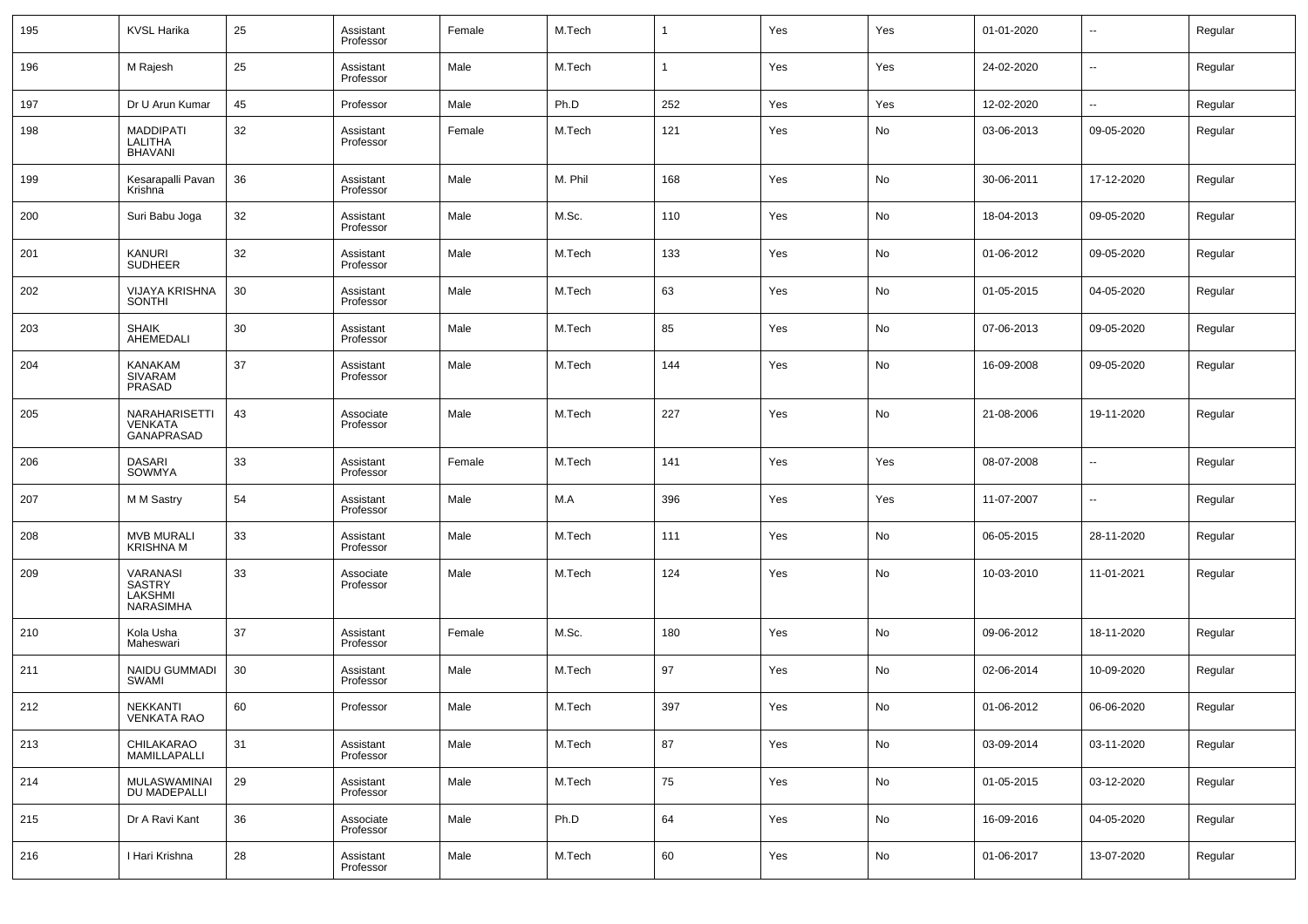| 217 | Koppisetti Giridhar     | 30 | Assistant<br>Professor | Male   | M.Tech     | 87  | Yes | No  | 09-06-2016 | 14-12-2020               | Regular |
|-----|-------------------------|----|------------------------|--------|------------|-----|-----|-----|------------|--------------------------|---------|
| 218 | <b>B Hema Sundar</b>    | 34 | Assistant<br>Professor | Male   | M.Sc.      | 110 | Yes | No  | 23-06-2016 | 09-05-2020               | Regular |
| 219 | Ch Srinivas             | 30 | Assistant<br>Professor | Male   | M.Tech     | 84  | Yes | No  | 01-06-2017 | 20-11-2020               | Regular |
| 220 | N Rama Surya<br>Rao     | 33 | Assistant<br>Professor | Male   | M.Tech     | 96  | Yes | No  | 07-06-2016 | 09-05-2020               | Regular |
| 221 | <b>B Kasi Babu</b>      | 28 | Assistant<br>Professor | Male   | M.Tech     | 46  | Yes | No  | 01-06-2017 | 24-11-2020               | Regular |
| 222 | Dr N Krishnaraj         | 36 | Professor              | Male   | Ph.D       | 144 | Yes | No  | 24-06-2017 | 09-05-2020               | Regular |
| 223 | K Chiranjeevi           | 30 | Assistant<br>Professor | Male   | M.Tech     | 117 | Yes | No  | 10-06-2017 | 09-05-2020               | Regular |
| 224 | Chappidi John<br>Wesily | 29 | Assistant<br>Professor | Male   | M.Tech     | 61  | Yes | No  | 21-05-2018 | 04-11-2020               | Regular |
| 225 | Srikanth<br>Cherukuvada | 30 | Assistant<br>Professor | Male   | M.Tech     | 69  | Yes | No  | 21-05-2018 | 10-11-2020               | Regular |
| 226 | Dr M Sridhar            | 44 | Professor              | Male   | Ph.D       | 205 | Yes | No  | 28-05-2018 | 19-10-2020               | Regular |
| 227 | Ramakrishna<br>Vadrevu  | 39 | Assistant<br>Professor | Male   | M.Tech     | 121 | Yes | No  | 01-06-2018 | 22-12-2020               | Regular |
| 228 | K N V Satya<br>Naresh   | 34 | Assistant<br>Professor | Male   | M.E.       | 97  | Yes | No  | 21-05-2018 | 21-03-2020               | Regular |
| 229 | G Nageswara Rao         | 30 | Assistant<br>Professor | Male   | M.Tech     | 73  | Yes | No  | 21-05-2018 | 09-05-2020               | Regular |
| 230 | Nagurvali Shaik         | 32 | Assistant<br>Professor | Male   | M.Tech     | 37  | Yes | No  | 08-06-2018 | 21-09-2020               | Regular |
| 231 | S Ashok Kumar           | 45 | Associate<br>Professor | Male   | M.Tech     | 228 | Yes | No  | 12-07-2018 | 09-05-2020               | Regular |
| 232 | S Naveen                | 34 | Assistant<br>Professor | Male   | <b>MBA</b> | 109 | Yes | No  | 26-05-2018 | 09-05-2020               | Regular |
| 233 | M Supriya               | 26 | Assistant<br>Professor | Female | M.Tech     | 36  | Yes | No  | 21-05-2018 | 09-05-2020               | Regular |
| 234 | Dr D Prasad             | 41 | Professor              | Male   | Ph.D       | 228 | Yes | Yes | 02-06-2016 | $\sim$                   | Regular |
| 235 | Siripurapu Sriram       | 29 | Assistant<br>Professor | Male   | M.Tech     | 60  | Yes | Yes | 11-06-2018 | $\overline{\phantom{a}}$ | Regular |
| 236 | Shaik Raheem            | 27 | Assistant<br>Professor | Male   | MP.Ed.     | 36  | Yes | Yes | 07-06-2019 |                          | Regular |
| 237 | K Upendhar<br>Reddy     | 29 | Assistant<br>Professor | Male   | M.Tech     | 37  | Yes | Yes | 14-10-2019 | $\overline{\phantom{a}}$ | Regular |
| 238 | S Rajesh                | 29 | Assistant<br>Professor | Male   | M.Tech     | 61  | Yes | Yes | 14-10-2019 | $\overline{\phantom{a}}$ | Regular |
| 239 | M Kranthi               | 26 | Assistant<br>Professor | Female | M.Tech     | 36  | Yes | Yes | 14-06-2017 | $\ddotsc$                | Regular |
| 240 | M Nani Babu             | 26 | Assistant<br>Professor | Male   | M.Tech     | 48  | Yes | Yes | 29-06-2015 | $\sim$                   | Regular |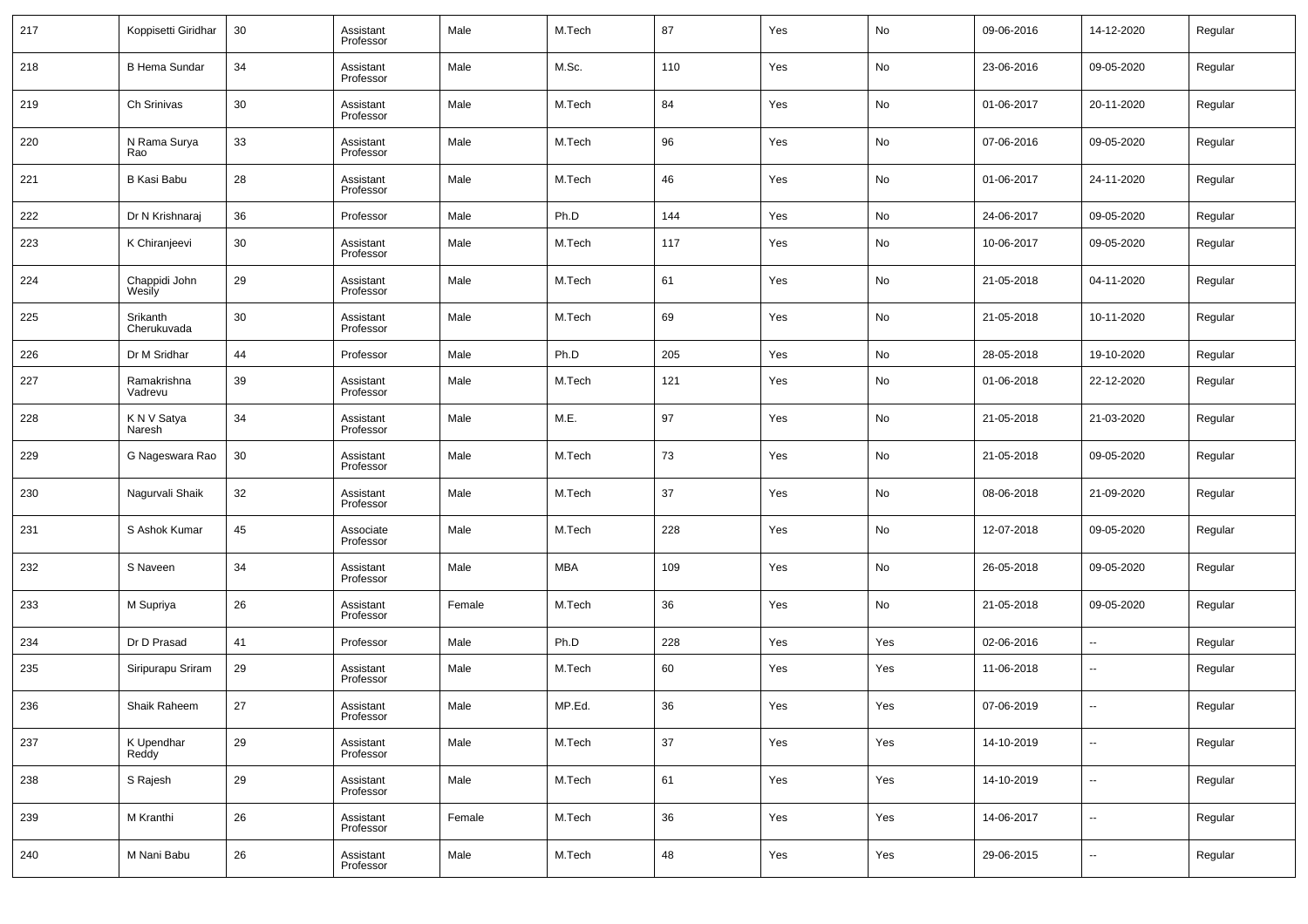| 241 | D Dharmaji                                    | 29 | Assistant<br>Professor | Male   | <b>B.Tech</b> | 36     | Yes | Yes | 01-06-2017 | $\overline{\phantom{a}}$ | Regular |
|-----|-----------------------------------------------|----|------------------------|--------|---------------|--------|-----|-----|------------|--------------------------|---------|
| 242 | Rajesh Naidu Are                              | 35 | Assistant<br>Professor | Male   | M.Tech        | 120    | Yes | No  | 01-06-2019 | 30-09-2019               | Regular |
| 243 | E Pavan Kumar                                 | 31 | Assistant<br>Professor | Male   | M.Tech        | 36     | Yes | No  | 01-06-2017 | 30-09-2019               | Regular |
| 244 | D Satyanarayana                               | 28 | Assistant<br>Professor | Male   | M.Tech        | 85     | Yes | No  | 02-12-2014 | 30-12-2019               | Regular |
| 245 | G Vijaya Raju                                 | 29 | Assistant<br>Professor | Male   | M.Tech        | 77     | Yes | No  | 15-06-2015 | 30-09-2019               | Regular |
| 246 | DANIEL KATURI                                 | 34 | Assistant<br>Professor | Male   | M.Tech        | 101    | Yes | No  | 19-02-2015 | 30-09-2019               | Regular |
| 247 | S SURESH<br><b>KUMAR</b>                      | 36 | Assistant<br>Professor | Male   | M.Tech        | 158    | Yes | No  | 28-11-2011 | 26-10-2019               | Regular |
| 248 | <b>VVS</b><br>Nagaeswara Rao<br>Peddireddi    | 32 | Assistant<br>Professor | Male   | <b>B.Tech</b> | 132    | Yes | No  | 10-06-2013 | 30-09-2019               | Regular |
| 249 | <b>MALLULA</b><br><b>KRISHNA</b><br>CHAITANYA | 35 | Associate<br>Professor | Male   | M.Tech        | 145    | Yes | No  | 03-06-2013 | 07-01-2020               | Regular |
| 250 | K Ganesh Kumar                                | 26 | Assistant<br>Professor | Male   | M.Tech        | 64     | Yes | No  | 13-06-2015 | 30-09-2019               | Regular |
| 251 | <b>MUPPIDI</b><br><b>ANANTHA</b><br>LAKSHMI   | 33 | Assistant<br>Professor | Female | M.Tech        | 144    | Yes | No  | 09-07-2008 | 15-10-2019               | Regular |
| 252 | K Bhargav                                     | 27 | Assistant<br>Professor | Male   | <b>B.Tech</b> | 65     | Yes | No  | 23-06-2015 | 30-09-2019               | Regular |
| 253 | PALLETI<br><b>SURENDRA</b>                    | 41 | Associate<br>Professor | Male   | M.Tech        | 146    | Yes | No  | 01-06-2008 | 09-10-2019               | Regular |
| 254 | K Naga Suresh                                 | 32 | Assistant<br>Professor | Male   | <b>B.Tech</b> | 98     | Yes | No  | 02-07-2015 | 28-01-2020               | Regular |
| 255 | Anandkumar<br>Vemagiri                        | 36 | Assistant<br>Professor | Male   | M.Sc.         | 150    | Yes | No  | 23-04-2013 | 24-12-2019               | Regular |
| 256 | N N Pavan Kumar                               | 29 | Assistant<br>Professor | Male   | M.Tech        | 100    | Yes | No  | 18-06-2015 | 30-09-2019               | Regular |
| 257 | K V Naga Lakshmi                              | 40 | Assistant<br>Professor | Female | M.Tech        | 60     | Yes | No  | 01-06-2016 | 09-11-2019               | Regular |
| 258 | K Rajarao                                     | 33 | Assistant<br>Professor | Male   | M.Tech        | 120    | Yes | No  | 01-06-2016 | 10-12-2019               | Regular |
| 259 | J Lakshmana Rao                               | 41 | Associate<br>Professor | Male   | Ph.D          | 132    | Yes | No  | 22-06-2016 | 31-10-2019               | Regular |
| 260 | E Goapala Rao                                 | 26 | Assistant<br>Professor | Male   | M.Tech        | 25     | Yes | No  | 21-05-2018 | 22-11-2019               | Regular |
| 261 | Dr B Ramesh<br>Babu                           | 35 | Assistant<br>Professor | Male   | Ph.D          | $73\,$ | Yes | No  | 13-06-2018 | 07-12-2019               | Regular |
| 262 | P Satya Amarnadh                              | 36 | Assistant<br>Professor | Male   | M.Tech        | 127    | Yes | No  | 21-05-2018 | 30-09-2019               | Regular |
| 263 | S Venkata<br>Rambabu                          | 29 | Assistant<br>Professor | Male   | M.Tech        | 55     | Yes | No  | 21-05-2018 | 30-09-2019               | Regular |